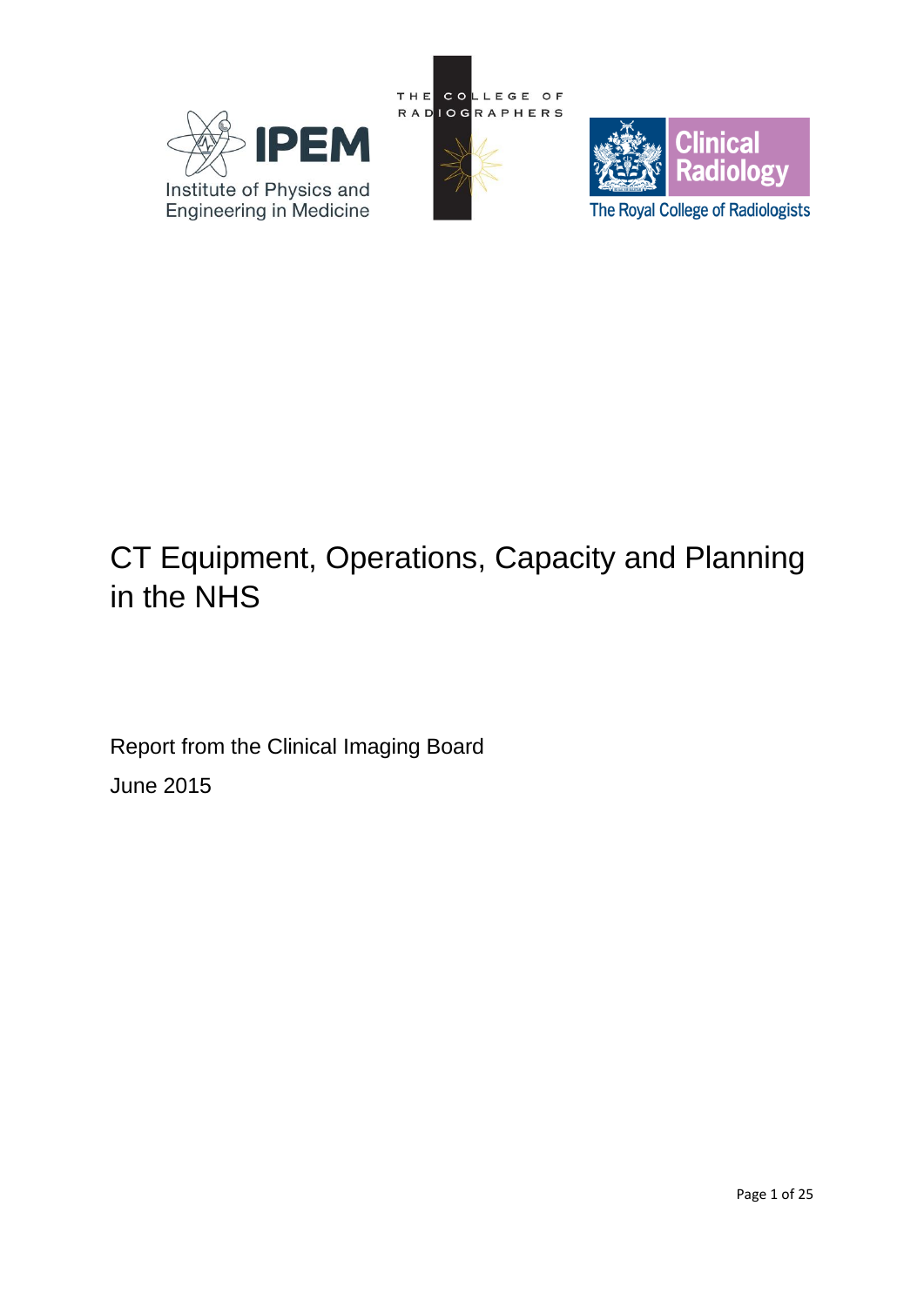# Foreword

This report was commissioned by the Clinical Imaging Board, an intercollegiate Board representing The Royal College of Radiologists (RCR), the Society and College of Radiographers (SCoR) and the Institute of Physics and Engineering in Medicine (IPEM).

This report has been compiled collaboratively, by a small multidisciplinary working group comprising of Dr Nicholas Spencer, Clinical Radiologist and working party lead, Mrs Pam Black, Ex-officio SCoR President July 2013 – July 2014, Ms Maria Lewis, Physicist and Ms Paula Cunningham Lally, CT Radiographer, with essential input from Kim Cyrus, RCR Executive Officer, and Karl Drinkwater, RCR Audit Officer.

We would like to thank Dr Spencer and all those involved in the production of this report.

The Clinical Imaging Board accepted the recommendations of the working group, and these are set out in this report.

 $\int_{\mathbb{R}^{3}}$  lealer

**Dr Giles Maskell President of The Royal College of Radiologists**

Laven Smith

**Mrs Karen Smith President of the Society and College of Radiographers**

Ster Keen

**Professor Stephen Keevil President of the Institute of Physics and Engineering in Medicine**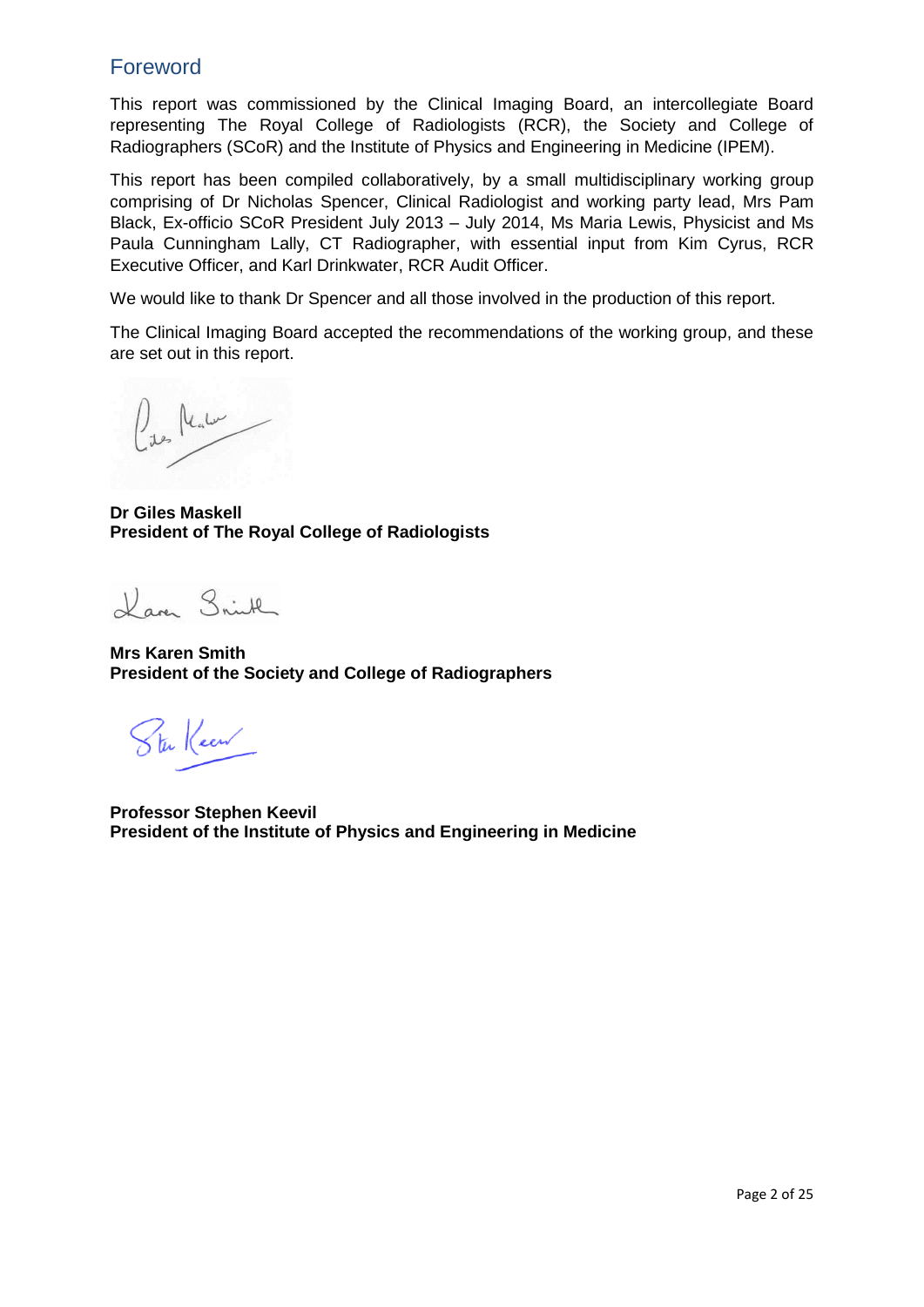# 1. Introduction and background

The increasing use of advanced imaging continues across the UK and throughout the world. Within the NHS, computed tomography (CT), is long established as the mainstay of emergency and routine diagnostic cross-sectional imaging. The applications for CT are widespread, both for critically ill and ambulant patients, with all body parts being evaluated. The rapid development of CT technologies and of new specialist applications, combined with the post-processing powers of modality workstations and other tools within picture archiving and communication systems (PACS), continue to drive the pressure on CT services. Multidisciplinary teamworking, especially in the arena of cancer diagnosis, treatment, followup and survivorship, is also significantly affecting CT service growth, which continues to increase by over 10% per annum<sup>1</sup> for the last decade.

However, there is anecdotal evidence that in the UK, investment in CT equipment is declining, which may be due to NHS funding restrictions. There is much pressure to "sweat the assets", operating services for longer hours and increasing throughput, to help make access to diagnostic tests ever more speedy. While all of these goals are clinically imperative, the UK operates CT scanning from a very low installed base of less than 9 scanners per million population<sup>2</sup>.

Against this background, the Clinical Imaging Board, representing The Royal College of Radiologists (RCR), the Society and College of Radiographers (SCoR) and the Institute of Physics and Engineering in Medicine (IPEM), requested that a working group be convened to evaluate the installed equipment and operations of CT services within the NHS across the UK. The purpose of this work has been to provide information about equipment specification and its utilisation, details of operational aspects of services, and to ascertain the planning intentions of NHS radiology services to maintain and develop CT capacity *(see Appendix 1. Terms of reference).*

This report builds upon the work of the National Audit Office (NAO) (England), which published a report<sup>2</sup> assessing the management of high-value capital equipment in the NHS in England. The NAO publication focused on a number of areas, around planning, acquisition and maintenance of high-value machines, plus meeting demand for services, and improving the management of such equipment. The NAO report also included magnetic resonance imaging (MRI) and linear accelerators, as well as CT. The work that furnished the NAO report was undertaken by a combination of survey and selected site visits, and took place following the conclusion of a centrally funded Department of Health "Cancer Equipment Programme developed as part of the NHS Cancer Plan<sup>3</sup> That programme in turn, through significant investment, had increased the replacement and overall numbers of CT and MRI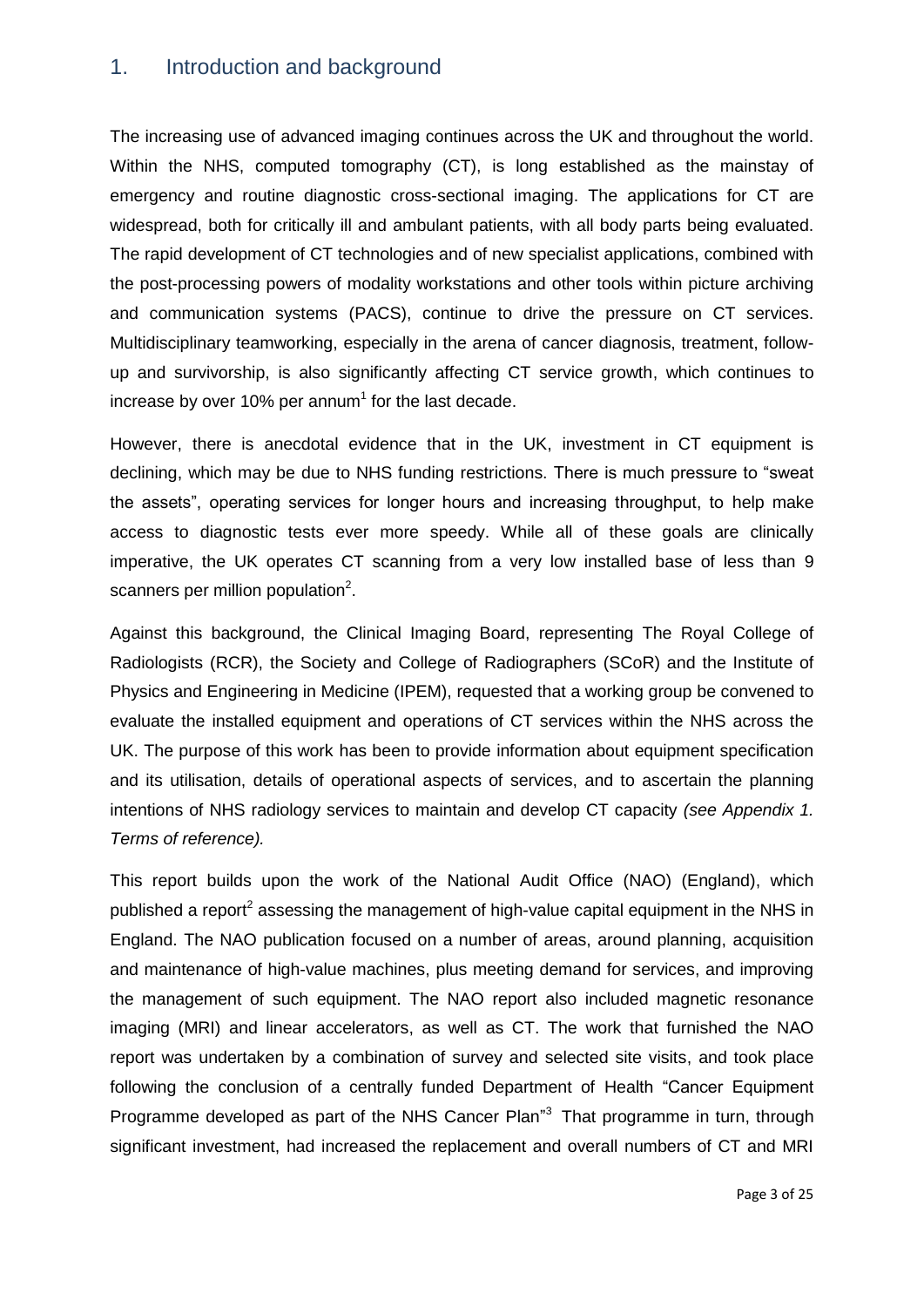machines, as well as linear accelerators, with the prime purpose of improved provision of cancer diagnostic and treatment capability in the NHS. From 2000 to 2007, that programme accounted for almost three-quarters of new and replacement machines purchased for the NHS in England.

# 2. Objectives

- 2.1 To produce a report detailing installed equipment and operations of CT services in the NHS across the whole UK.
- 2.2 To establish an overview of service forward planning intentions, in order to consider if sufficient future CT capacity will be available and to help quantify any shortfall.
- 2.3 To develop guidance that may be used by providers to assist in maintaining and updating CT equipment as well as those considering increasing their capacity.
- 2.4 To promote self-assessment by providers, through delivery of suitable audit template/s to the RCR's Clinical Radiology Audit Live(www.rcr.ac.uk/AuditLive).

# 3. Methodology

- 3.1 All 183 NHS radiology departments were surveyed. A questionnaire was developed and distributed electronically *(see Appendix 2)*, requesting the local CT lead radiographer respond to a series of questions and provide data about each installed diagnostic CT scanner at their NHS institution.
- 3.2 The survey was promoted through the Society and College of Radiographers' National Conference for Radiology managers meeting in May 2014. Clearly this targeted radiology service managers and CT superintendents. In addition, the survey was promoted through the SCoR *Synergy News* to all members and an online link to a survey questionnaire included.
- 3.3 After initial distribution of the survey, follow-up messages and reminders were sent before the survey closed to encourage response rates.
- 3.4 After the survey closed, a non-responders e-survey using an online tool was undertaken to identify any possible reasons for non-participation. This was directed at the lead radiologists in each of the institutions that did not participate initially.
- 3.5 The data generated has been subject to statistical analysis and those results are embedded within this report.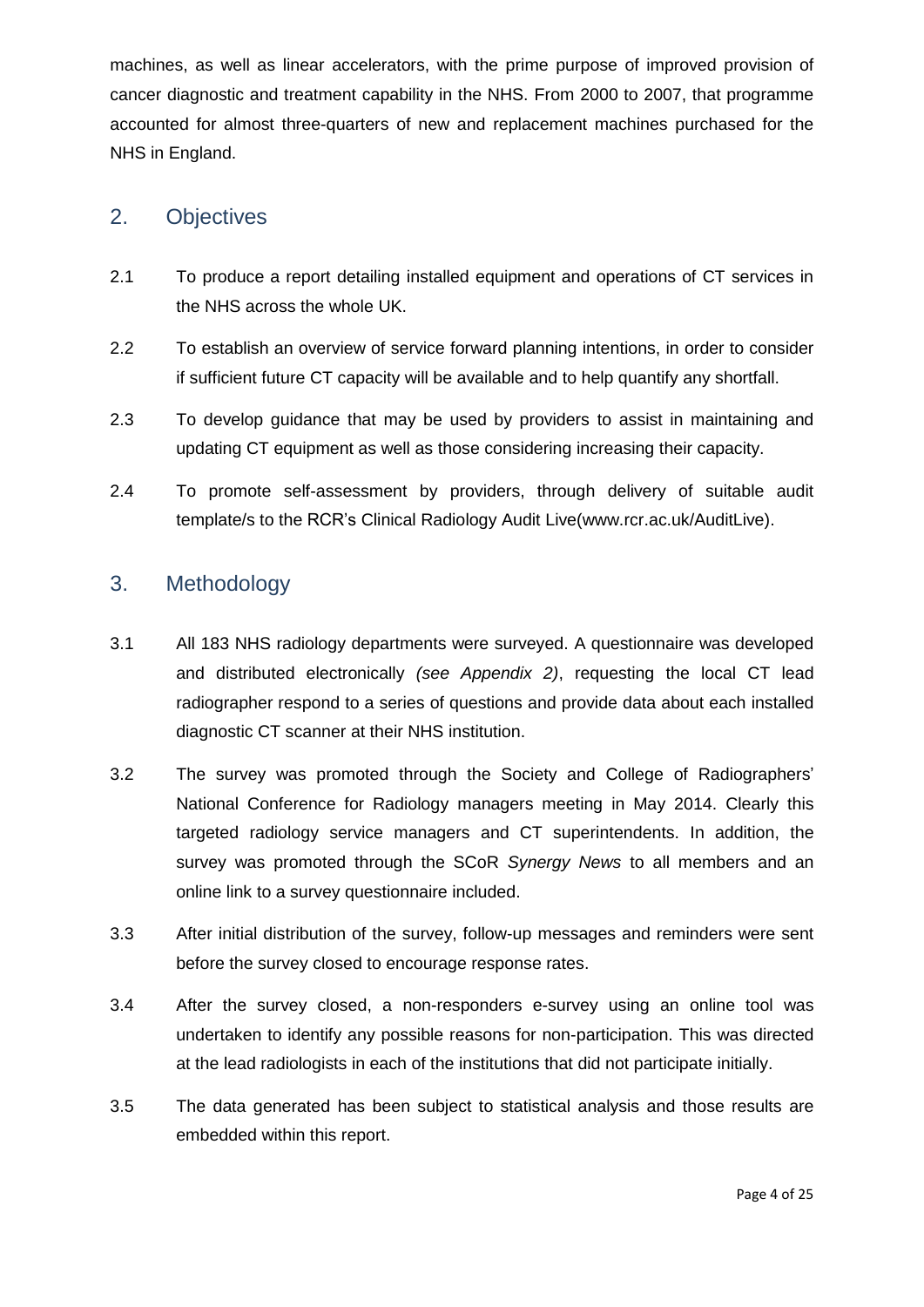3.6 117 (64%) NHS organisations from across the UK and Channel Islands responded to the survey.

# 4. Data returns

The questionnaire structure enabled responses per CT machine within any NHS radiology service, the aim being to have a rich dataset by piece of equipment rather than by trust or service. Analysis of the data has been undertaken supported by the Audit Officer at the RCR.

## 4.1 Scanner numbers and locations

- 4.1.1 117 organisations from across the UK and Channel Islands NHS responded to the survey detailing information about 298 CT scanners. The information provided by these respondents alone forms the basis of the content of the remainder of this report.
- 4.1.2 This represents a response rate of 63.9% by NHS radiology services.
- 4.1.3 From English respondents, this represents approximately 59% of total CT installed base. 3
- 4.1.4 Responses by region, shown in Table 1, show participation from all devolved nations.

**Table 1. Regional profile of respondents and number of scanners installed**

| Region          | London | <b>Midlands</b> | North of | South of | Scotland | Wales | <b>Northern</b> | Other    | Total |
|-----------------|--------|-----------------|----------|----------|----------|-------|-----------------|----------|-------|
|                 |        | and East        | England  | England  |          |       | Ireland         | (Channel |       |
|                 |        | of              |          |          |          |       |                 | Isles)   |       |
|                 |        | England         |          |          |          |       |                 |          |       |
|                 |        |                 |          |          |          |       |                 |          |       |
|                 |        |                 |          |          |          |       |                 |          |       |
| Organisations   | 19     | 25              | 29       | 17       | 13       | 8     | 4               | 2        | 117   |
|                 |        |                 |          |          |          |       |                 |          |       |
| <b>Scanners</b> | 41     | 68              | 78       | 52       | 32       | 15    | 10              | 2        | 298   |
|                 |        |                 |          |          |          |       |                 |          |       |

- 4.1.5 Scanners range in ages from zero, ie, recently installed, to more than 15 years old. Ten per cent of scanners in the UK are more than ten years old.
- 4.1.6 Table 2 shows the number of scanners by age from within the survey respondents departments.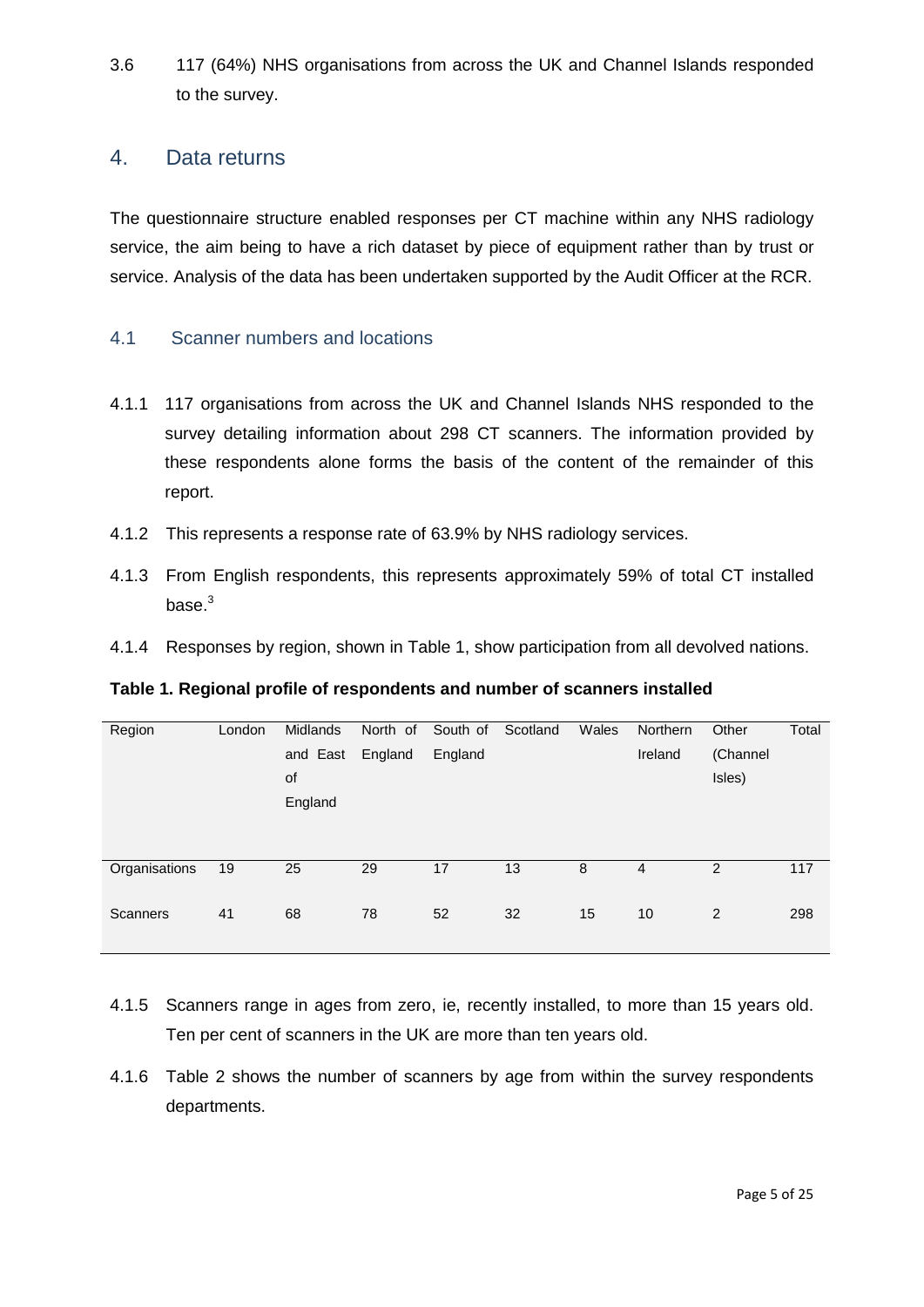| Age in<br>years          | $\mathbf 0$ | 1  | $\overline{2}$ | 3  | $\overline{4}$ | 5         | $6\phantom{1}6$ | $\overline{7}$ | 8  | 9  |
|--------------------------|-------------|----|----------------|----|----------------|-----------|-----------------|----------------|----|----|
| Number<br>of<br>scanners | 21          | 27 | 29             | 29 | 39             | 22        | 29              | 31             | 22 | 15 |
|                          |             |    |                |    |                |           |                 |                |    |    |
| Age in<br>years          | 10          | 11 | 12             | 13 | $>15$          | <b>DK</b> |                 |                |    |    |
| Number<br>of<br>scanners | 10          | 10 | 6              | 5  | 2              | 1         |                 |                |    |    |

- 4.1.7 The mean age of CT equipment is 4.8 years (mode  $=$  4 years, median  $=$  5 years). This suggests that average equipment age has improved in the last three years since the NAO survey in 2011. By contrast, a report published by the European Coordination Committee of the Radiological, Electromedical and Healthcare IT industry (COCIR) shows the age profile of CT in UK in 2013 to be worse than the average compared to all European countries.<sup>4</sup>
- 4.1.8 Previous data for England only from the National Audit Office shows that:<sup>4.</sup>
	- A total of 406 CT scanners were installed across the NHS in England, as of March 2012<sup>5</sup>
	- The NAO survey also reported that the average purchase price of a CT scanner was £579,000, and that the lifespan of a CT scanner was expected to be 7–10 years†
	- The average age of existing CT equipment at the time of the NAO survey in 2011 was 6.2 years.†

† It is not specified in the NAO survey report whether the average purchase price or age of the CT machine relates to the mean, median or mode.

## 4.2 CT equipment purchase method

4.2.1 Of 298 responses, 208 machines were declared to be owned by the NHS organisations, 30 were leased, 54 obtained as part of a managed equipment service, see 4.2.3, and there were six "don't know" responses (see Table 3).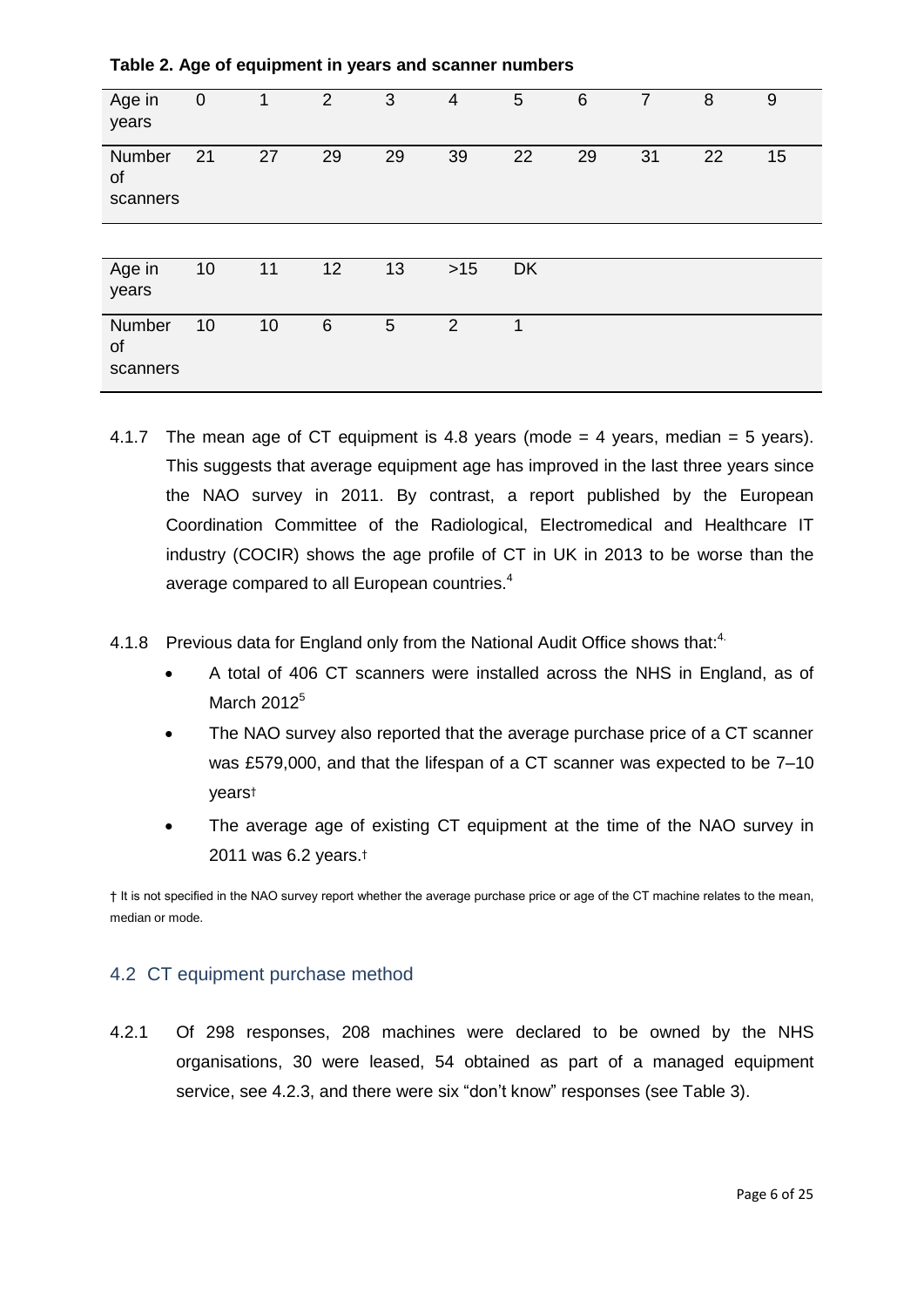- 4.2.2 Capital purchase remains the most common funding methodology in the NHS at present for CT equipment, with two-thirds of CT scanners being owned and operated by NHS organisations.
- 4.2.3 The managed equipment service is a contractual model of partnership with a private sector partner to procure, manage and dispose of medical equipment over an agreed period, typically ten or 15 years. Some commentators believe that in the NHS, this can assist in managing maintenance and refreshment of medical equipment and is designed to offer financial benefits to the institution. Relative costs of ownership have not been compared within this paper.

| Owned     | Leased     | Managed equipment<br>service | Don't know how<br>funded |
|-----------|------------|------------------------------|--------------------------|
| 208 (70%) | $30(10\%)$ | 54 (18%)                     | 6(2%)                    |

4.2.4 The age profile outlined in Section 4.1 indicates a steady purchase rate of approximately 30 scanners per year, among responding organisations, which implies that if purchase plans are completed as planned in the future, that a typical CT scanner will have an expected clinical use of approximately ten years.

## 4.3 Replacement planning

- 4.3.1 Replacement of high-value capital equipment is complex. Typically, NHS trusts function independently and hence group procurement is not the norm. The use of NHS Supply Chain has increased significantly over the last four years, with 147 CT orders being processed through them during this period*.*
- 4.3.2 In Scotland, funding is carried out through Health Boards, who determine the needs for replacement or additional equipment across the country. Procurement in Scotland is managed by NHS National Procurement.<sup>7</sup>
- 4.3.3 Many (62%) NHS organisations have replacement plans in place some of which include funds already committed. Where used, managed equipment services also provide clear timelines for future replacement procurement.
- 4.3.4 [NHS Supply Chain](http://www.supplychain.nhs.uk/)<sup>6</sup> can assist with procurement and have agreed framework prices with the major manufacturers for equipment and optional extras.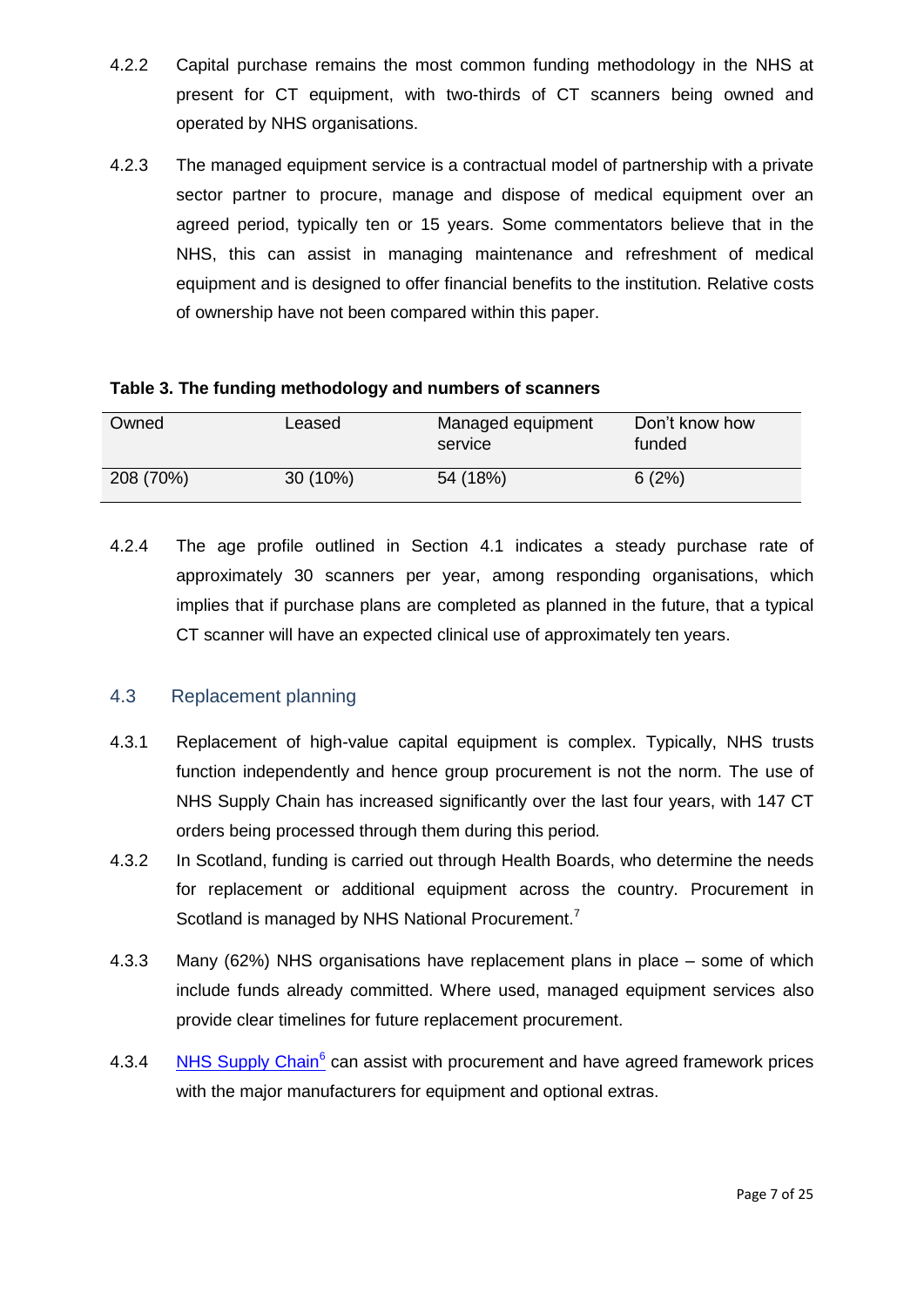4.3.5 With regards to group procurement, there remains the opportunity for collaboration between organisations, which may further leverage purchasing power between NHS organisations in the future.

| Region                                    | Yes,<br>replacement<br>plan in place | <b>No</b><br>replacement<br>plan in place | Respondent<br>did not<br>know | If yes &<br>replacement<br>is also in<br>organisation's<br>financial<br>planning | If yes &<br>replacement<br>NOT in<br>organisation's<br>financial<br>planning or<br>don't know |
|-------------------------------------------|--------------------------------------|-------------------------------------------|-------------------------------|----------------------------------------------------------------------------------|-----------------------------------------------------------------------------------------------|
| Wales                                     | 3                                    | 5                                         |                               | 1                                                                                | $\overline{2}$                                                                                |
| South of<br>England                       | 11                                   | 6                                         |                               | 9                                                                                | $\overline{2}$                                                                                |
| Scotland                                  | 9                                    | 3                                         | 1                             | $\overline{7}$                                                                   | $\overline{2}$                                                                                |
| Northern<br>Ireland                       | 3                                    | 1                                         |                               | $\overline{2}$                                                                   | $\mathbf{1}$                                                                                  |
| North of<br>England                       | 19                                   | $\boldsymbol{9}$                          | 1                             | 19                                                                               |                                                                                               |
| <b>Midlands</b><br>and East of<br>England | 13                                   | 10                                        | $\overline{2}$                | 13                                                                               |                                                                                               |
| London                                    | 12                                   | 6                                         | 1                             | 10                                                                               | $\overline{2}$                                                                                |
| Other                                     | $\overline{2}$                       | $\mathbf 0$                               |                               | $\overline{2}$                                                                   | $\overline{0}$                                                                                |
| Total                                     | 72                                   | 40                                        | 5                             | 63                                                                               | 9                                                                                             |
| Number of<br>scanners<br>this affects     | 189 (60%)                            | 112 (36%)                                 | 13 (4%)                       | 164 (52%)                                                                        | 25 (8%)                                                                                       |

| Table 4. Replacement plans by scanner within each region |  |  |  |
|----------------------------------------------------------|--|--|--|
|                                                          |  |  |  |

- 4.3.6 Survey respondents reported that there are *no* replacement plans in place for 112 scanners potentially, plus 13 don't knows (40% of scanners).
- 4.3.7 For a small group of organisations plans for replacements exist, but these are unfunded or will require a future business case; this affects up to 25 scanners.
- 4.3.8 There are no current or future planned central funding schemes for high-capital diagnostic equipment. Most CT scanners are now procured from local institutional capital funding, which accounts for 70% of scanners detailed in this survey's responses.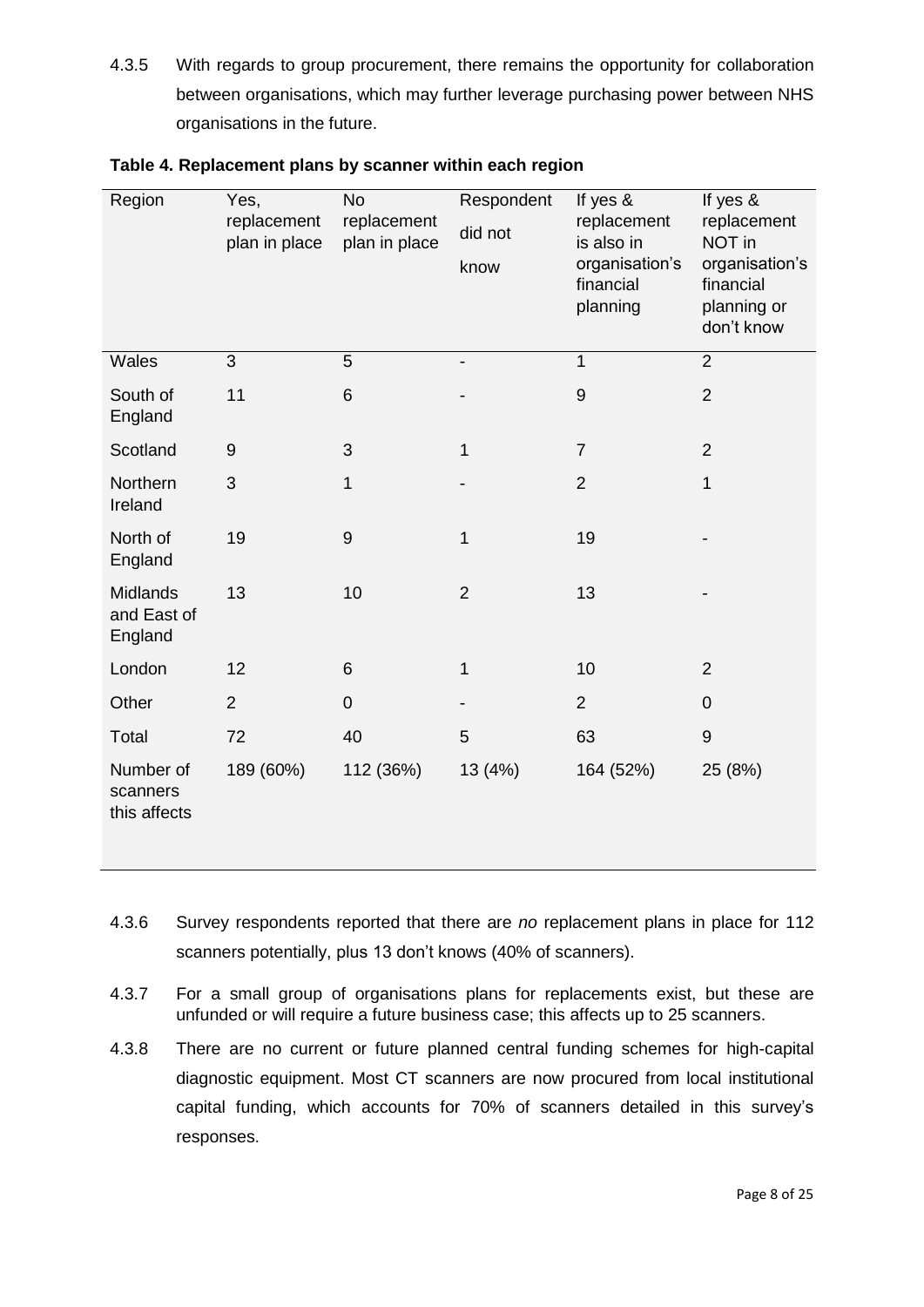4.3.9 The survey also sought an indication for when each CT scanner might be replaced in the future. This mixes those with certain business plans with others less confident, to profile possible future NHS procurement needs. Figure 1, below, demonstrates that, where known, the procurement planning suggests a continued steady procurement rate of about 30 machines per year, from the survey respondent NHS organisations. There appears from the chart below, to be a decline in replacement in later years, although this is suspected to be due to less certain planning further into the future.



**Figure 1. Future replacement CT numbers planned by year**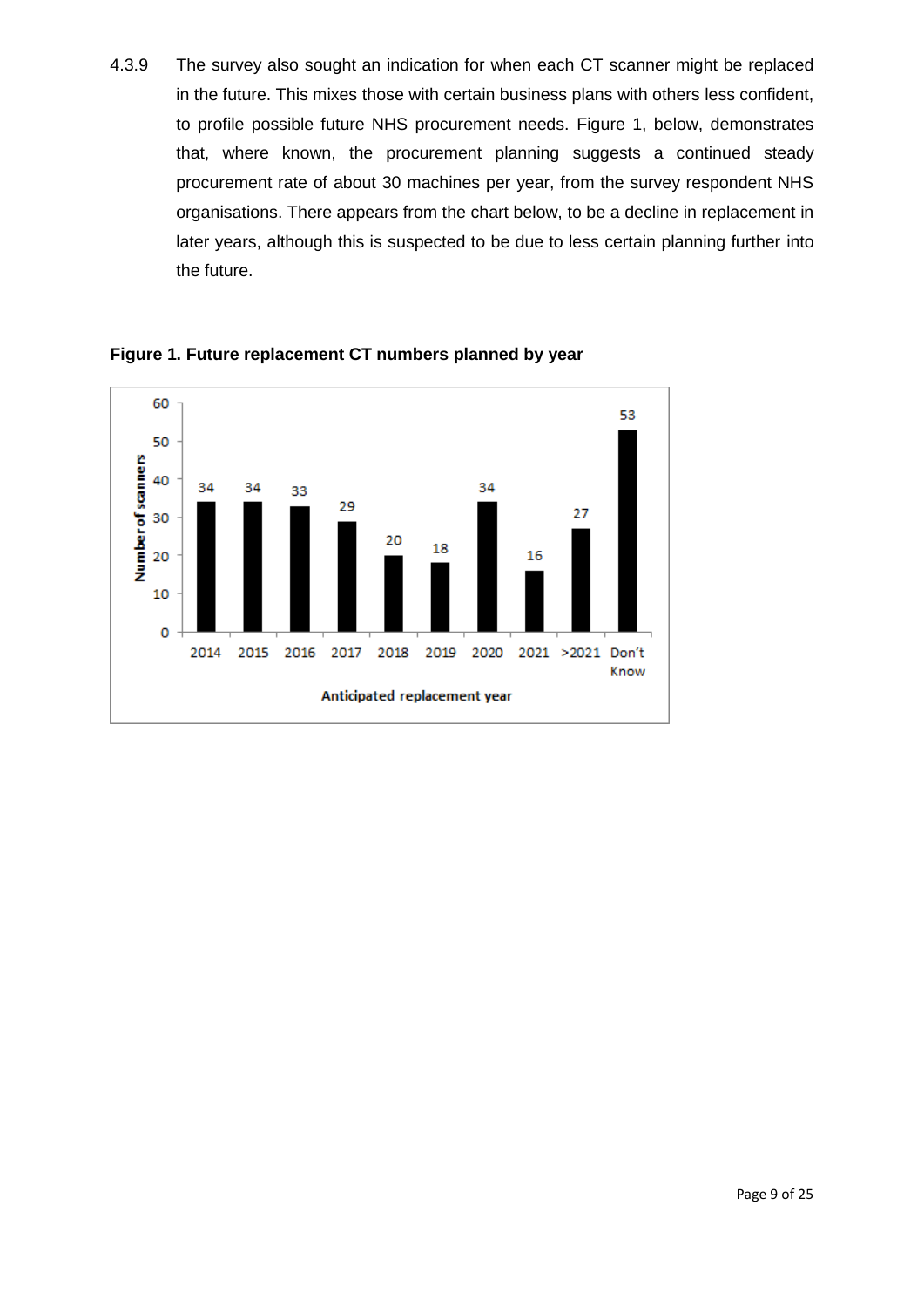#### 4.4 Meeting demand

- 4.4.1 Both the National Audit Office data of  $2011^2$  and more recent data from the Diagnostic Imaging Data Set<sup>1</sup> clearly demonstrate that growth in CT activity continues apace*.* Average annual CT growth is 10.3% per annum since 2003. Overall, the diagnostic imaging modalities growth rate is 3.3%. Only MRI, growing at an average of 12.0% per annum since 2003, is increasing at a rate faster than CT.
- 4.4.2 CT use increased in England by 13.0% to 3,780,405 examinations in 2013–14. Unusually, this growth outstripped MRI demand during this particular period. Based on annual mid-year population statistics published by the Office for National Statistics,<sup>9</sup> this equates to 71.3 CT studies per 1,000 population.
- 4.4.3 Comparing with the most recent Organisation for Economic Cooperation and Development (OECD) data available,<sup>10</sup> CT exams per 1,000 population elsewhere in the world range from 29.1 (Finland 2012), to 240.2 (USA, 2013). Across a basket of 18 OECD participant countries, mean CT usage rates in 2012 were 125.1 per 1,000 population. UK use is only 57% compared with the other countries.
- 4.4.4 There are a number of ways of increasing CT capacity, from a growth in the absolute numbers of pieces of equipment, to different staffing skillsmix and workload models, through to extending hours of operation both during a five-day week, and extending to seven-day working as well. The latter is already increasingly commonplace in the NHS, due to clinical demands and the requirement for 24-hour rapid availability for emergency CT scanning, such as trauma and stroke assessment.
- 4.4.5 To ascertain information about these, the survey asked for information about hours of routine operation by the scanner and the average patient throughput per day by scanner (see Figure 2 and Table 5).
- 4.4.6 The average hours of operation, excluding on-call emergencies = 48.8 hours per week.
- 4.4.7 The average number of patients scanned = 32 per day.
- 4.4.8 The survey did not specifically ask about emergency activity, nor out-of-hours standby availability.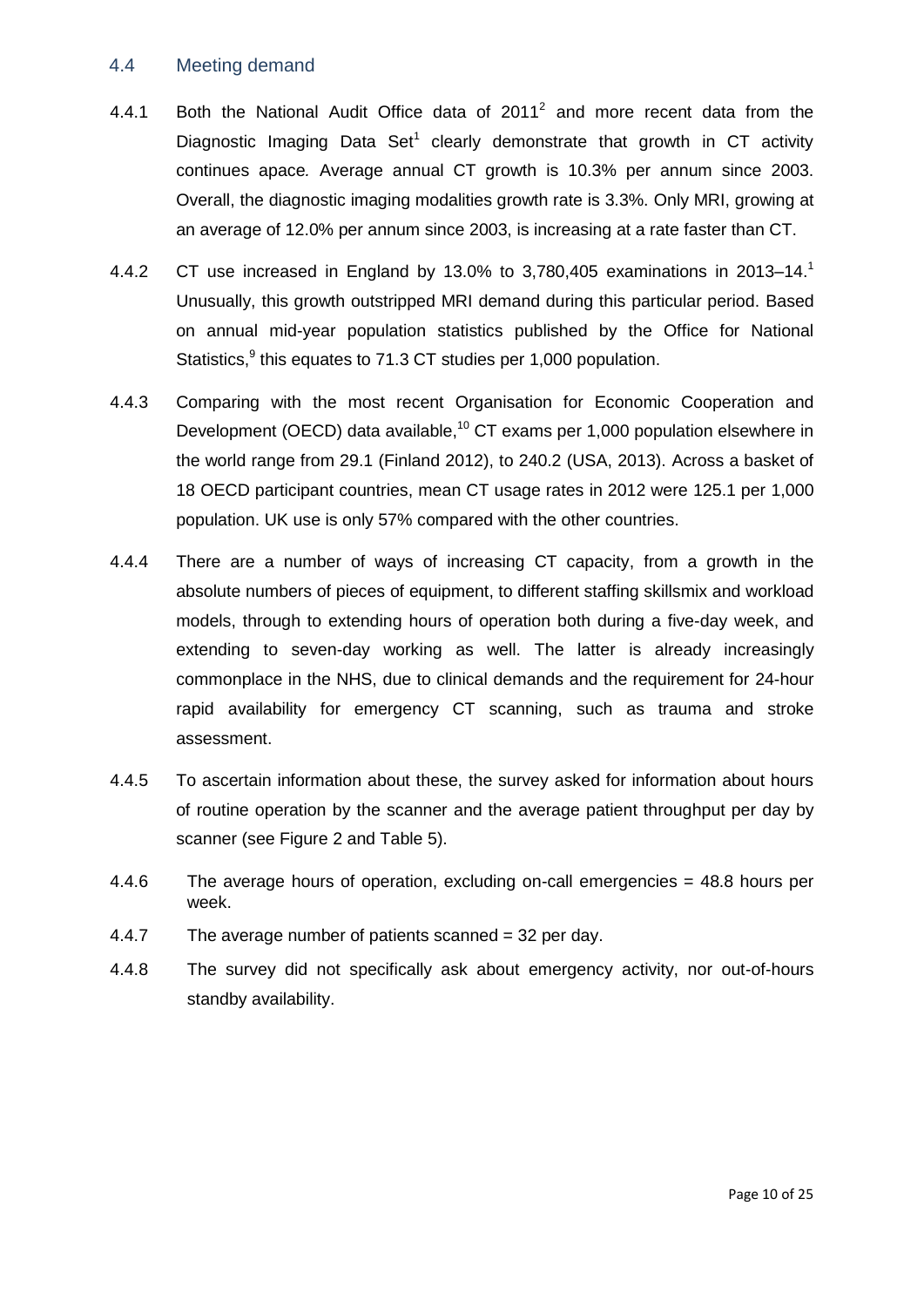

**Figure 2. Weekly hours of operation and frequency**

## **Table 5. Average patient numbers scanned per day and frequency by scanner**

| Daily throughput          | Numbers of scanners | Percentage of total |
|---------------------------|---------------------|---------------------|
| <10 patients per day      | 12                  | 4%                  |
| $10 - 19$                 | 31                  | 10%                 |
| 20-29                     | 85                  | 29%                 |
| 30-39                     | 95                  | 32%                 |
| 40-49                     | 43                  | 14%                 |
| $\geq$ than 50            | 26                  | 9%                  |
| Don't know or no response | 6                   | 2%                  |
| Total                     | 298                 | 100%                |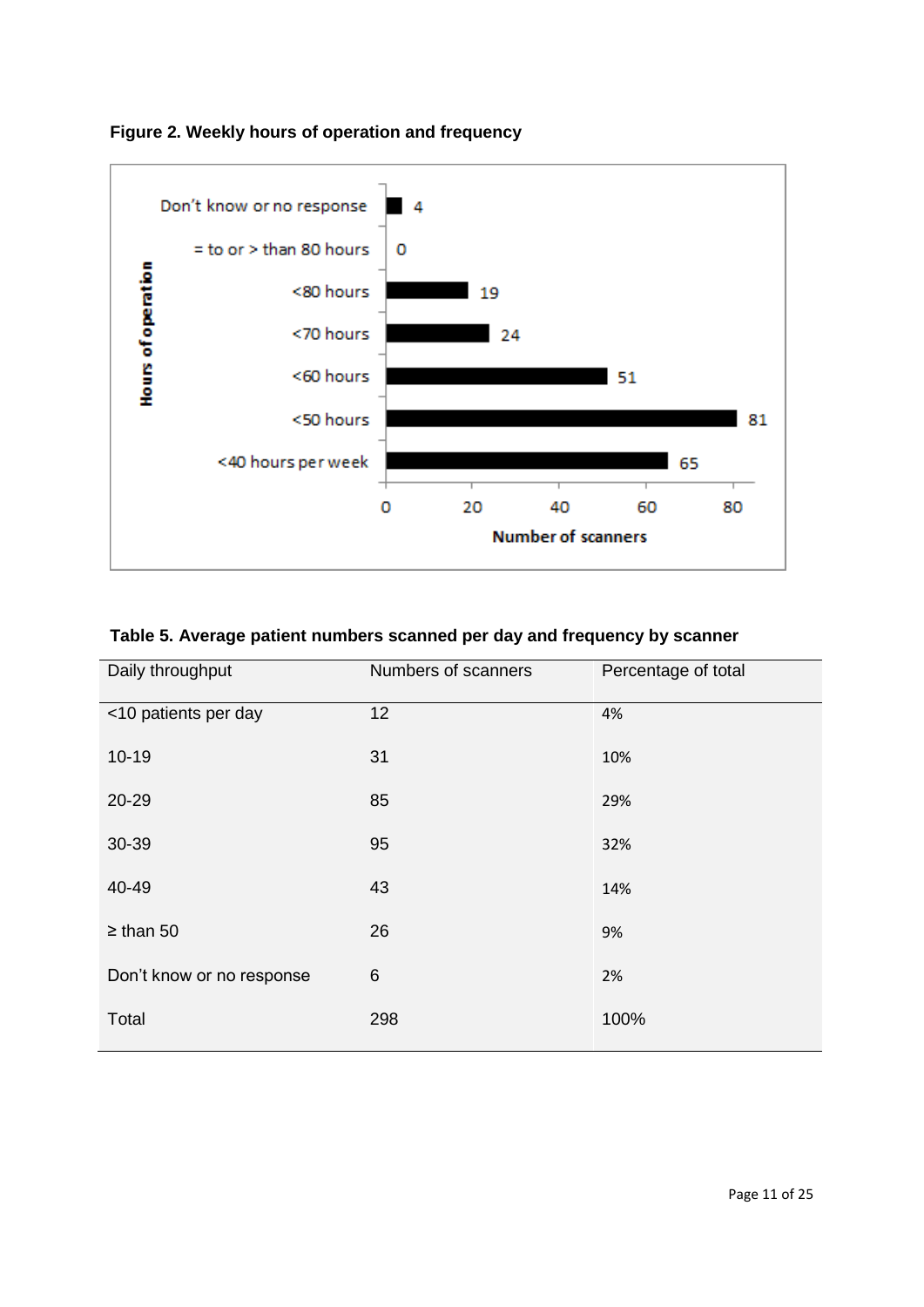

**Figure 3. Average daily throughput by frequency, with additional colour coding for patients per day**

- 4.4.9 Figure 3 shows that there is a wide variation in throughput, not directly related to hours of operation. A small proportion of scanners appear to be used much less than others. This may relate to a particular case-mix, or to patient referral patterns, and so is a finding which must be viewed with caution.
- 4.4.10 It should be noted that 'sweating the CT asset' through the overuse of CT equipment will shorten its lifespan by several years, as this is typically measured in tube rotations.

#### 4.5 Technical issues

#### 4.5.1 Scanner acquisition technology

CT scanners operate by acquiring a volume of imaging data as the scan gantry rotates. Scanner models are usually classified in terms of number of slices and this is assumed to give an indication of the scanner's capability in terms of speed of coverage. However, for technical reasons, some manufacturers 'double sample' each detector row resulting in a doubling of the number of slices, but not doubling of volume coverage. Therefore, some scanners classified as '64-slice' have half the volume coverage of other '64-slice' models. In this report, the conventional classification of scanners by 'number of slices' has been adopted. However, users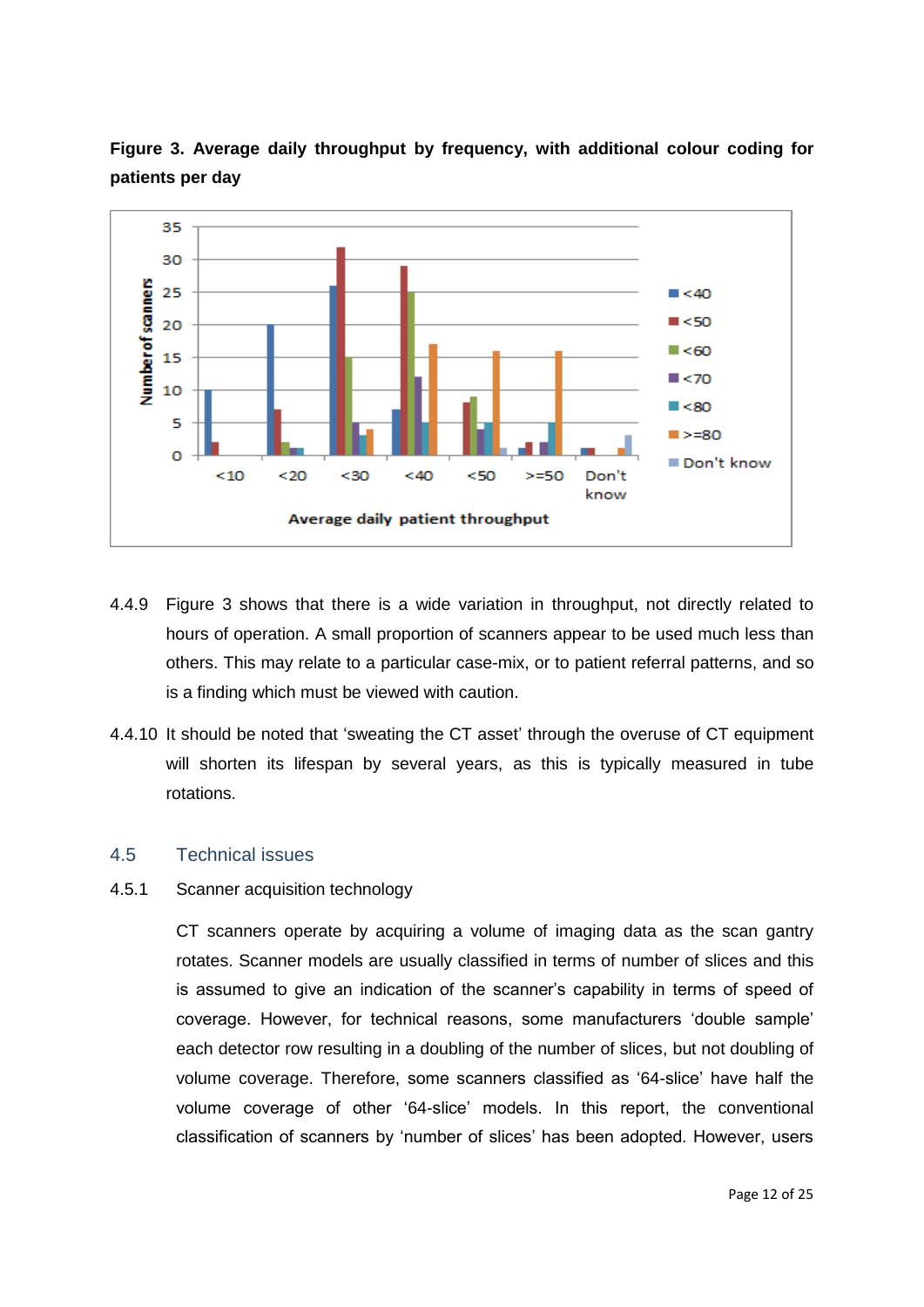and prospective purchasers should be aware of the distinction between 'numbers of detector rows' and 'number of slices' on a CT scanner.

For complex applications including cardiac CT, 'higher slice' technology is required so that a larger volume is acquired in a shorter scan time. This is, however, not the rate-limiting factor for overall scanner capacity in terms of patient throughput.



**Figure 4. CT scanners by frequency and slice technology**

*Further technical note - Readers to be advised that some technologies achieve higher slices by "double-sampling". The maximum number of detector banks on a CT is currently 160. Both 256- and 320-slice technologies achieve this by double sampling.*

- 4.5.2 CT uses X-rays as the fundamental physical "tool" to enable image creation. Xradiation exposure for patients undergoing CT is relatively high, and in modern CT practice, accounts for a significant proportion of the radiation exposure for all patients.
- 4.5.3 There are a number of dose reduction methods in practice and the survey asked about the two most common of these, namely automatic tube current modulation (ATCM), and iterative reconstruction (IR) capability.

#### **Table 6. Frequency of dose reduction capabilities for CT scanners surveyed**

| ATCM      |         | <b>Both</b> | Neither  | No response |
|-----------|---------|-------------|----------|-------------|
| 110 (37%) | 24 (8%) | 120 (40%)   | 36 (12%) | 8(3%)       |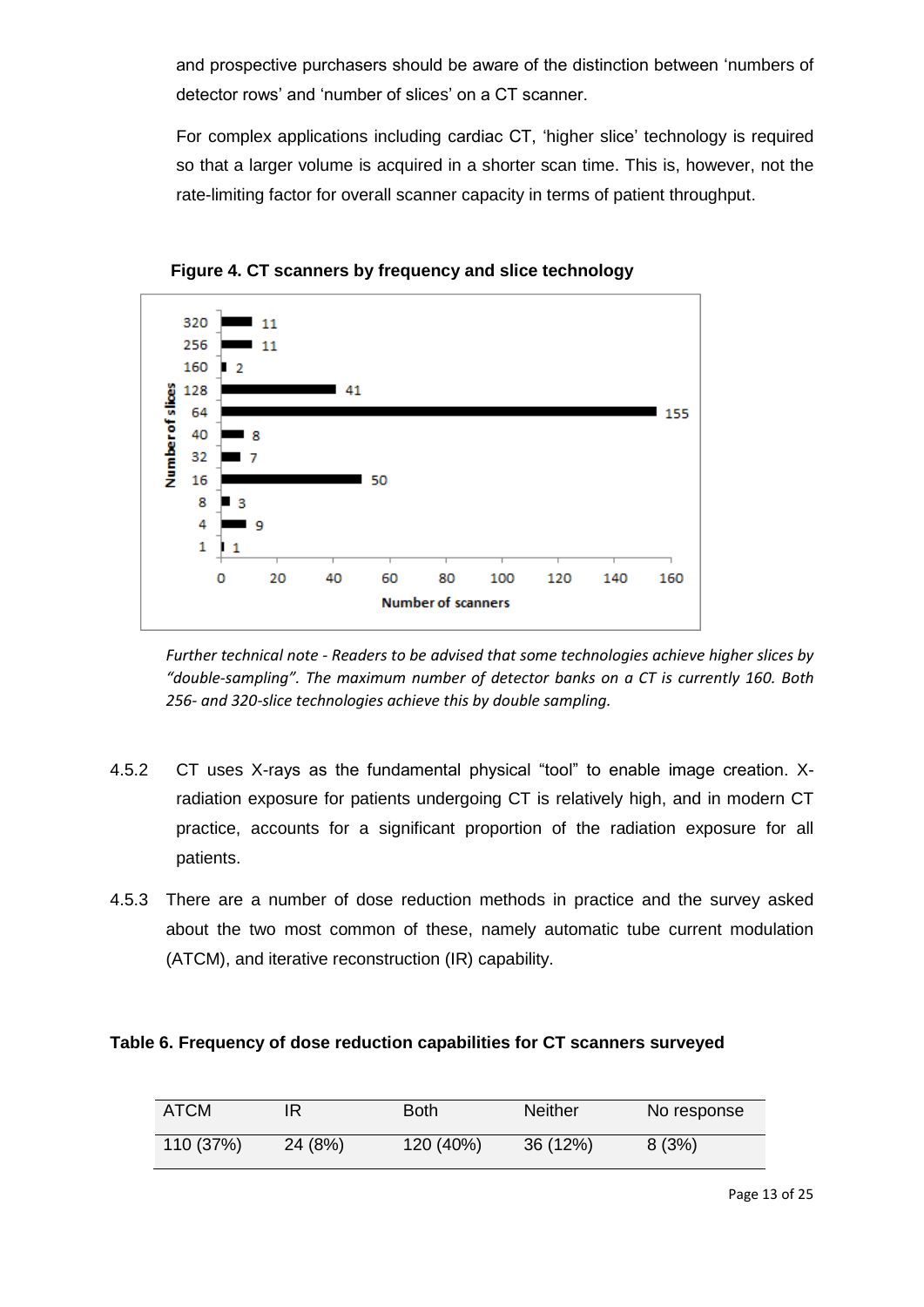- 4.5.4 The working group believe that it is likely that few responders were aware of the dose reduction terminology used in the questionnaire and may have given incorrect replies. The great majority of the installed CT base in the UK will have ATCM technology. Certainly all scanners with IR (which is a fairly recent development) will also have ATCM capability. Further work would need to be undertaken to show this.
- 4.5.5 Alongside the technical questions about scanner slice capability and dose reduction techniques, the survey also sought to ascertain case-mix and specialist applications, shown in Table 7.

| Used for        | Yes       | No.       | Don't know |
|-----------------|-----------|-----------|------------|
| Cancer staging  | 282 (95%) | 15 (5%)   | $1(0\%)$   |
| CT angiogram    | 263 (88%) | 33 (11%)  | 2(1%)      |
| Lung nodules    | 223 (75%) | 66 (22%)  | 9(3%)      |
| CT colonography | 197 (66%) | 101 (34%) | -          |
| Cardiac         | 98 (33%)  | 200 (67%) | -          |

#### **Table 7. Use of CT scanners for specific specialist applications**

# 5. Discussion of findings

## 5.1 Participation and scanner numbers

- 5.1.1 The response rate for this particular survey, given its methodology, is considered to be very good. This survey method was adopted, as being most likely to be the best at giving the widest opportunity to participate from services across the NHS.
- 5.1.2 The follow-up survey to non-responder institutions was directed at radiologist service leads. The prime reason given for non-participation was lack of awareness of the survey by the lead radiologist.
- 5.1.3 There is broad representation in the responses and data generated from across England and the devolved nations.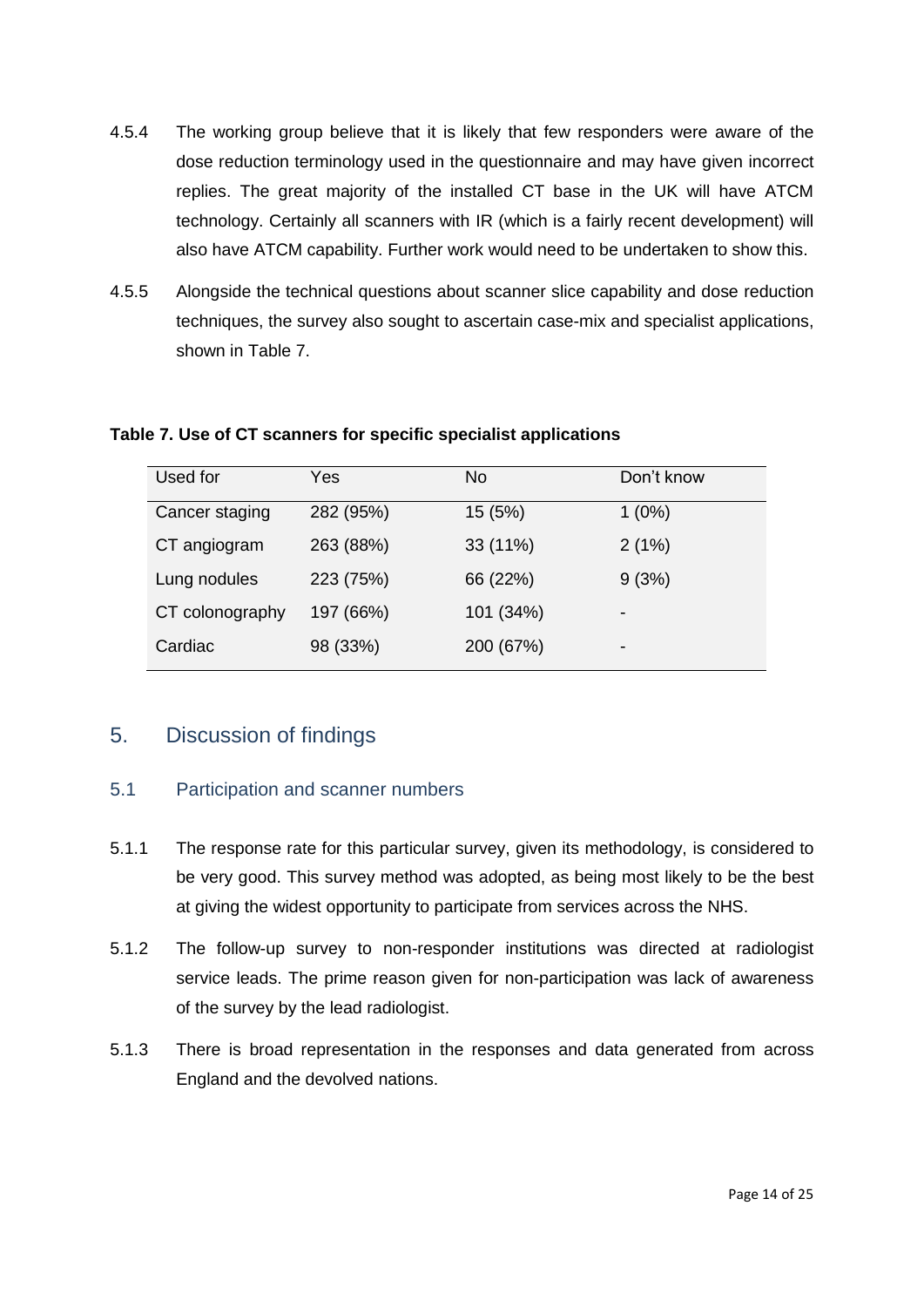5.1.4 Recent OECD data shows the United Kingdom to have the lowest number of CT scanners related to population, at 8.95 CT scanners/million. (Range 8.95–53.65 (Australia), and mean of 25.53 CT scanners/million.<sup>11</sup>

## 5.2 Equipment procurement specification and replacement

- 5.2.1 The specification of installed CT equipment is high, with only 26% of equipment being below 64-slice capability.
- 5.2.2 This may be due to procurement exercises ensuring future proofing of technology when the rare purchasing opportunities present themselves, or procurement decisions related to buying current technology.
- 5.2.3 It is encouraging that replacement plans are in place for more than 50% of CT scanners and that in the main, the survey respondents believe that the replacement plan is already funded or funding plans are established. It is more concerning that for as many as 40% of scanners in use, there is no replacement plan in place. The median age of scanners at anticipated year of replacement is nine years, interquartile range of four to 14 years.
- 5.2.4 The European Society of Radiology (ESR) published a statement about renewal of radiological equipment in  $2014.<sup>12</sup>$  It reported that radiological equipment has a definite lifespan. It recommended replacement of equipment more than ten years old, citing obsolescence and reduced image quality. Older equipment has higher risk of breakdown and increased operating costs.
- 5.2.5 The same ESR publication also gave clear recommendations about life expectancy of CT scanners based on high, medium and low usage.<sup>12</sup>
- 5.2.6 ESR also clearly recommends that every healthcare institution or authority should have a plan for medical imaging equipment upgrade or replacement, which should look forward a minimum of five years and be updated annually.
- 5.2.7 The ESR also strongly promotes the use of up-to-date equipment in the context of the EuroSafe Imaging Campaign.<sup>13</sup>
- 5.2.8 The Canadian Associations of Radiologists (CAR) has also recently published updated life cycle guidance for medical imaging equipment.<sup>14</sup> This indicates the CT equipment life cycle to be eight years.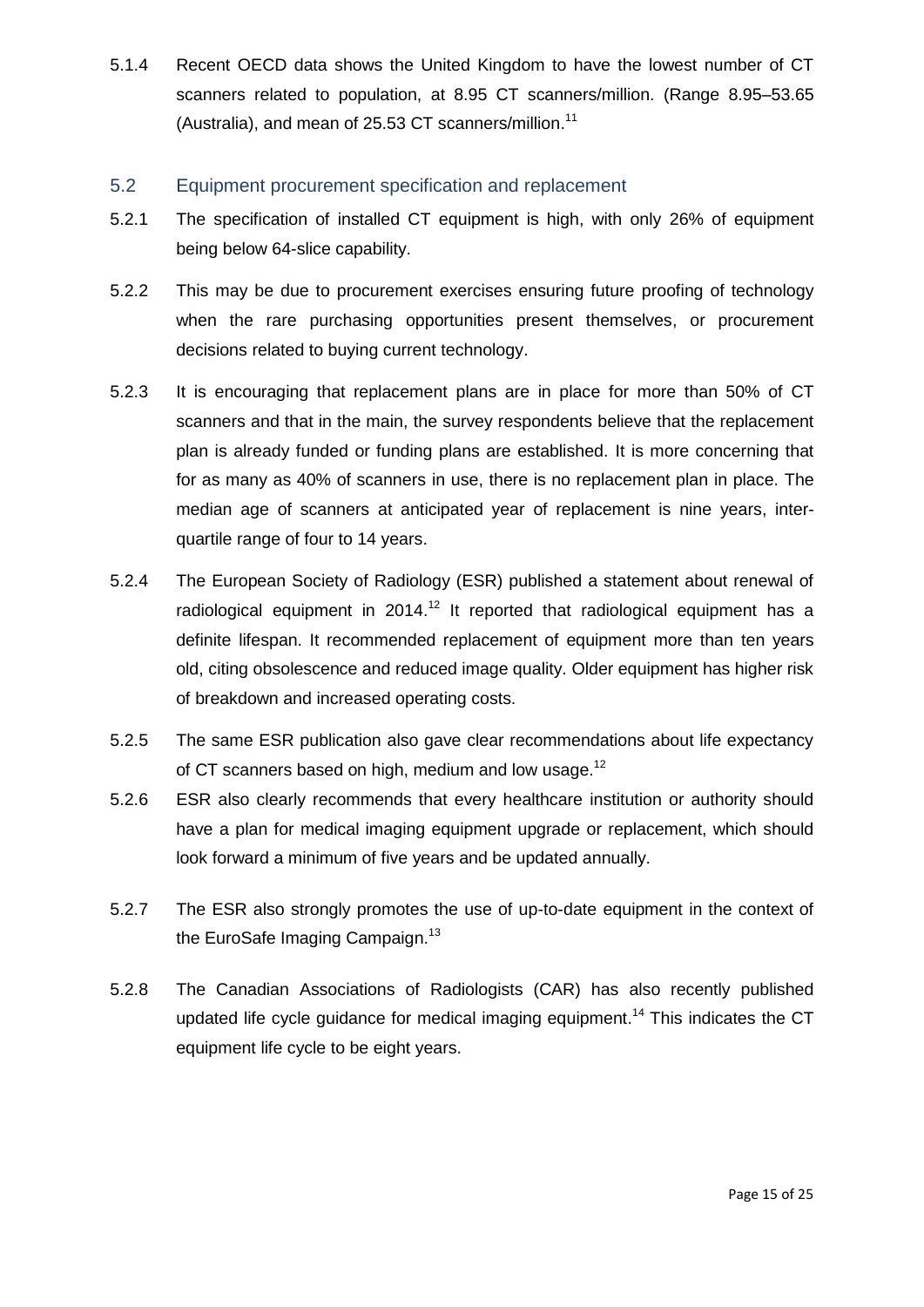### 5.3 Developing capacity

- 5.3.1 The utilisation rates of CT in the UK, measured both by hours per week of operation and by patient throughput per day, are widely variable. The link between hours of operation and patient throughput is non-linear.
- 5.3.2 Capacity can be increased significantly by growing equipment use, although this will be constrained by radiographic and other clinical staffing recruitment and retention issues. It may also be affected significantly by an individual institution's approach to the adoption of skills mix, teamworking,<sup>15</sup> complexity of the examination and patient condition, together with patient referral patterns. Further work is recommended in sharing best practice in terms of optimising patient throughput.
- 5.3.3 With the low numbers of scanners per head of population and CT workload growing at an average of 10% per annum, increased use alone is unlikely to bridge the capacity gap in the medium term.
- 5.3.4 With wide variations of usage within regions, opportunities to share capacity could be explored through radiology networks, although the complexities of patient travel, data sharing and varied protocols would need to be overcome. The report team is aware of a few examples of scan-only services being provided between selected trusts in England to assist with capacity provision at neighbouring institutions.
- 5.3.5 One of the challenges in any NHS institution when faced with the challenge of procuring a new or additional (as opposed to replacement) CT scanner to meet growing demands is finding suitable estate space on a trust site near the existing radiology facilities. This clearly requires significant forward planning, which needs to be recognised at an organisational and board level.
- 5.3.6 Where services are delivered across a wider geographic area, as happens in the devolved nations, even more challenges over location and patient travelling times may be faced. A co-ordinated country-wide approach to equipment replacement and additional capacity planning may be beneficial.

## 5.4 Horizon scanning and future work

5.4.1 CT technology is mature, and it is unlikely that there will be any major new advances in the near future. However, technical aids to improve clinical interpretation/reporting and display continue to emerge. Some interventional procedures, such as biopsy or tumour ablation, using CT guidance, and new applications, such as cardiac CT are increasing significantly, and these can reduce throughput on individual machines due to longer study or procedure times.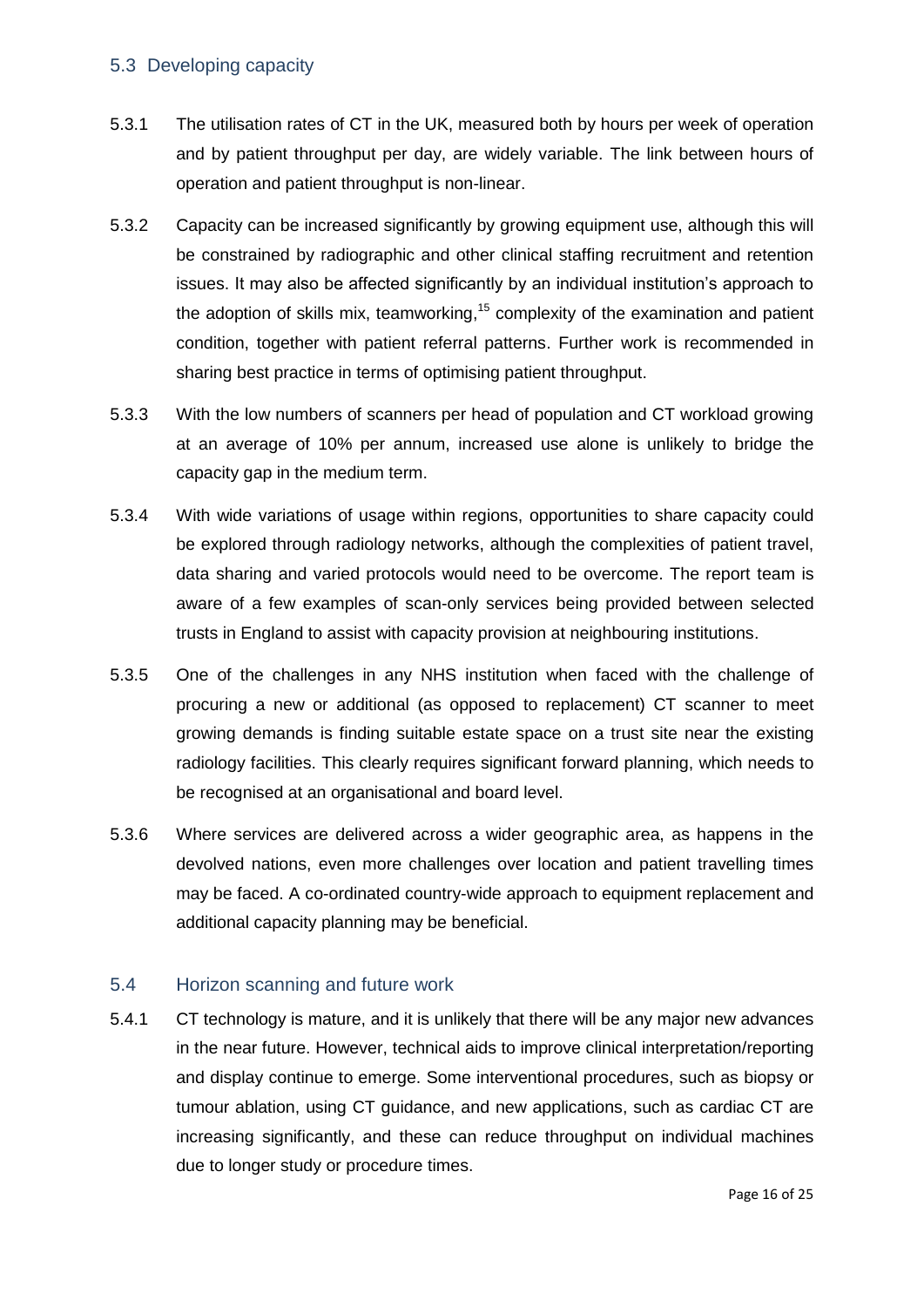- 5.4.2 Sharing best practice in order to optimise service delivery, including both staffing arrangements and skills mix, merits further investigation. This may enable efficiency improvements to maximise capacity and usage rates. Examining referral patterns may enable patient flows to be adjusted to meet equipment capacity availability.
- 5.4.3 Future planning at NHS organisation/board level is needed to ensure replacement plans are in place, are funded and are regularly reviewed to ensure fitness for purpose and to meet changing and growing demand.
- 5.4.4 Much better and wider understanding and use of dose reduction and optimisation technologies is recommended. An educational tool or technical optimisation programme, such as within the e-Learning for Healthcare programme, should be developed to raise awareness and encourage adoption as widely as possible.<sup>16</sup>

## 6. Summary findings

- 6.1 The specification of installed diagnostic CT equipment in the UK is generally good.
- 6.2 UK has fewer CT machines per head of population than all other OECD countries that have made a declaration in January 2015. CT usage is at only 57% compared to a basket of OECD peer countries in 2013–14.
- 6.3 There is a small proportion of CT equipment (11%) still in clinical use well after its recommended end of life. NHS organisations should ensure this equipment is well maintained and that patients have alternative access to current technology equipment where needed within an NHS trust or across a network through partnership arrangements.
- 6.4 The mean age of CT equipment is just under five years, which is improved compared to the NAO survey in 2011. Nevertheless, the age profile of UK CT equipment still does not compare favourably with other European countries and there is a risk that due to current economic pressures within the NHS that equipment replacement may become more challenging.
- 6.5 Most equipment is owned by the operating NHS organisation (70%). Operating lease and managed equipment service were the alternate procurement vehicles reported.
- 6.6 While more than half of respondents indicated there was a funded replacement plan in place, for 36% of scanners, there is no plan. While this may be because equipment is new and future business planning intentions are not in place beyond five years, future operational risks must be anticipated.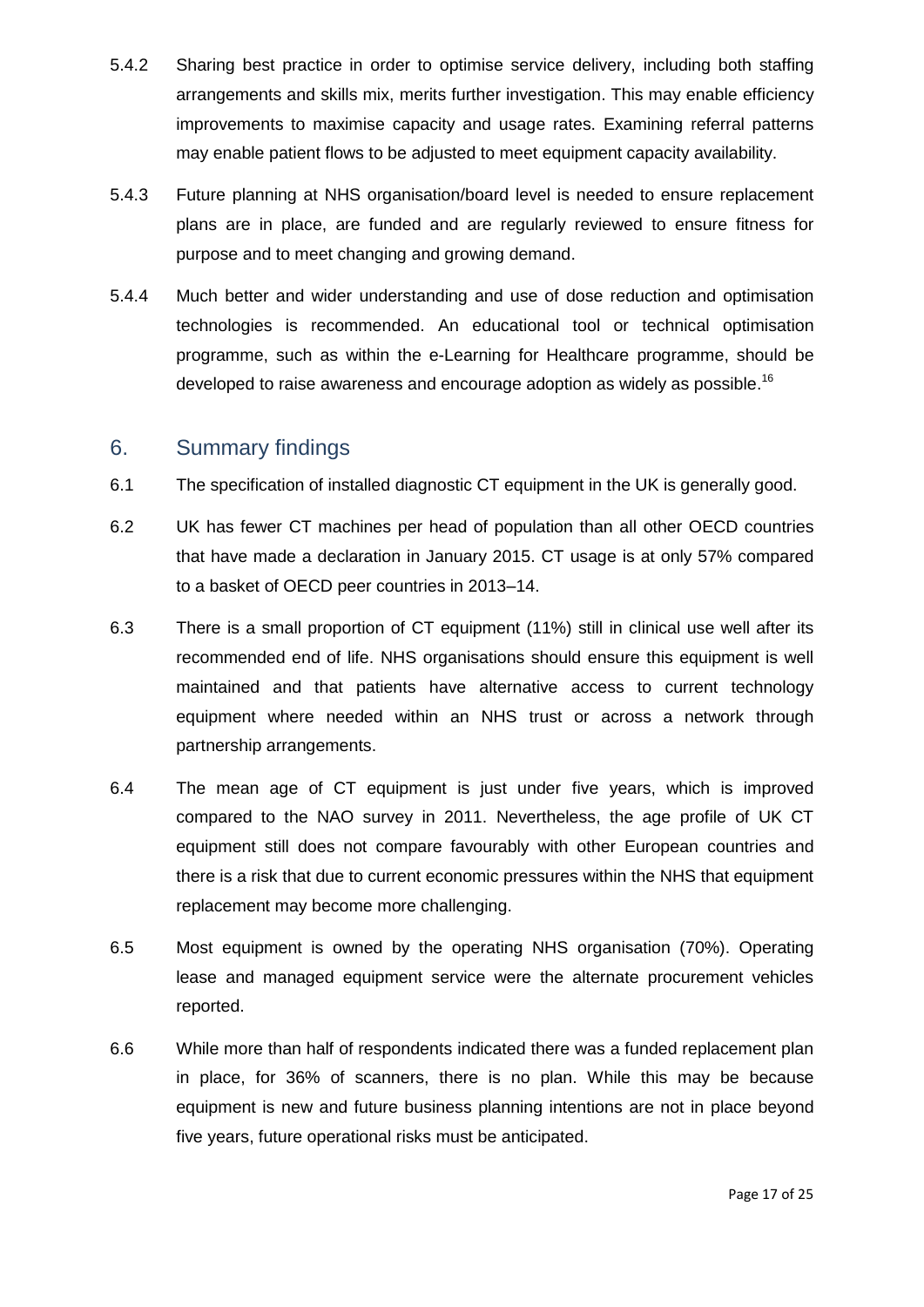- 6.7 The rate of CT activity growth continues at 10% per annum, but was higher in 2013. Weekly hours of operation and patient throughput varies widely between machines and organisations. This will demand additional equipment or working longer clinical hours. Additional staff will be required to support this both to undertake the imaging and to provide the requisite reporting.
- 6.8 Understanding of dose reduction technologies appears to be poor, and application of these important techniques may be incomplete.
- 6.9 Most scanners are used for a wide range of "specialist" applications from cancer scanning, through to angiographic and cardiac applications as well as virtual colonography. Utilisation of CT equipment to acquire cardiac imaging is lowest at only 33%.
- 6.10 CT is a mature technology, with developments now acting to refine the display and assessment of disease processes.
- 6.11 Readers should note that this report has only considered access to CT equipment and has not considered the workforce issues related to driving acquisition and delivering the required reporting of studies, nor the impact of increasing workload for referrers to receive radiological reports.

# 7. Recommendations

- 7.1 The Clinical Imaging Board believes that valuable overview information about CT services in the NHS has been gathered through this exercise, and that there may be value repeating this for other high-value diagnostic and therapeutic radiology equipment.
- 7.2 The CIB believes there is a need to raise awareness of the low numbers of CT scanners per million population compared to many other similar countries.
- 7.3 While many NHS radiology services clearly have future CT replacement plans in place, it is very concerning that a significant number do not. This requires action by NHS radiology services and all stakeholders.
- 7.4 All NHS radiology departments need a future equipment plan, looking forward at least five years. Professional bodies working together could produce a template or framework to assist these to be developed.
- 7.5 Education about dose optimisation and reduction technologies is needed. Formal programmes to ensure maximum adoption throughout the NHS may be needed and would help to address public concerns about radiation dosages.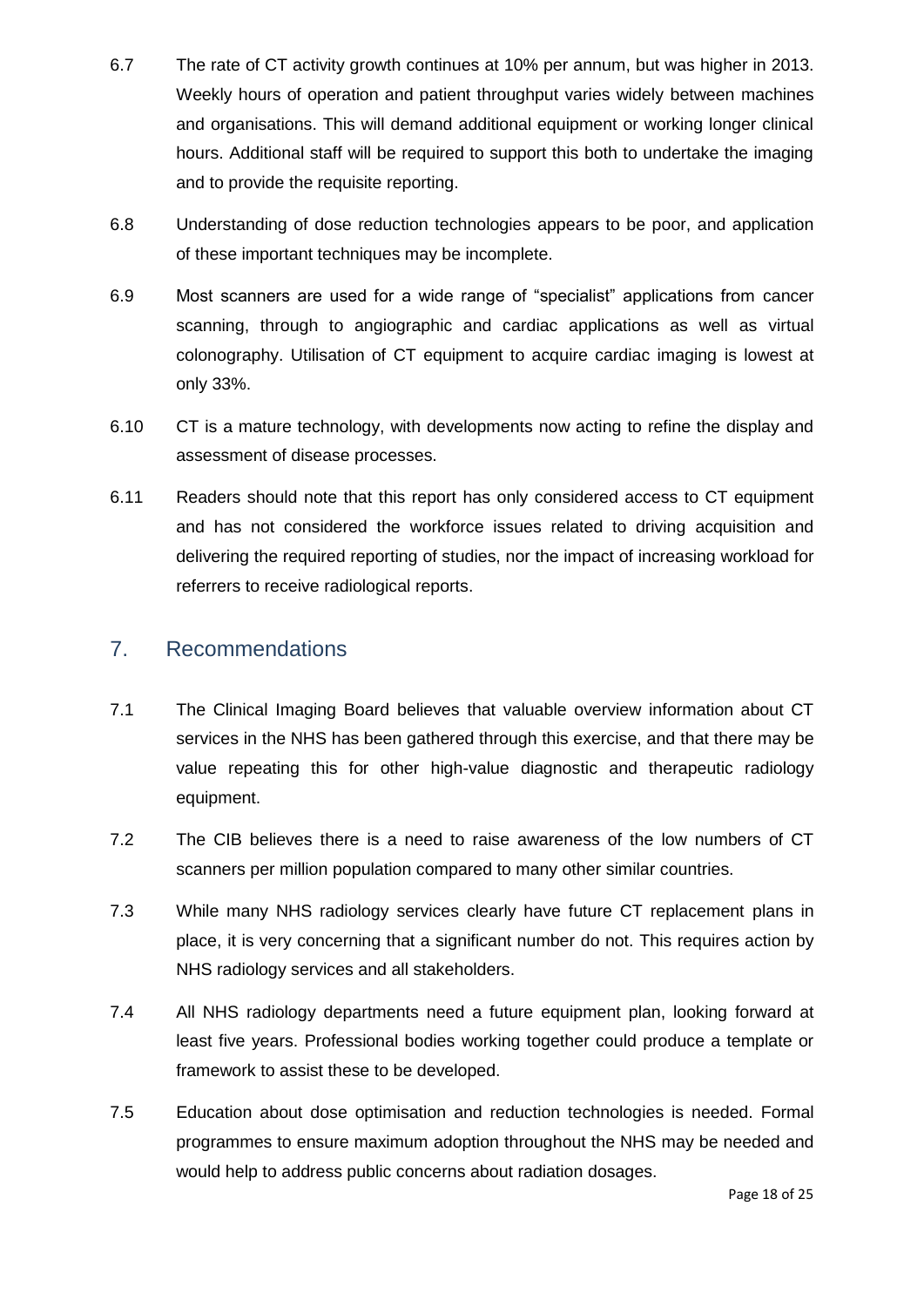7.6 The CIB notes that, with more than 10% of CT equipment being more than ten years old and not having dose optimisation capability, this creates inequity for patients and the Board recommends that this action is taken to address this.

Approved by the Faculty of Clinical Radiology of The Royal College of Radiologists (charity no. 211540): 27 February 2015

Approved by IPEM (charity no. 1047999): 20 April 2015

Approved by SCOR (charity no. 272505): March 2015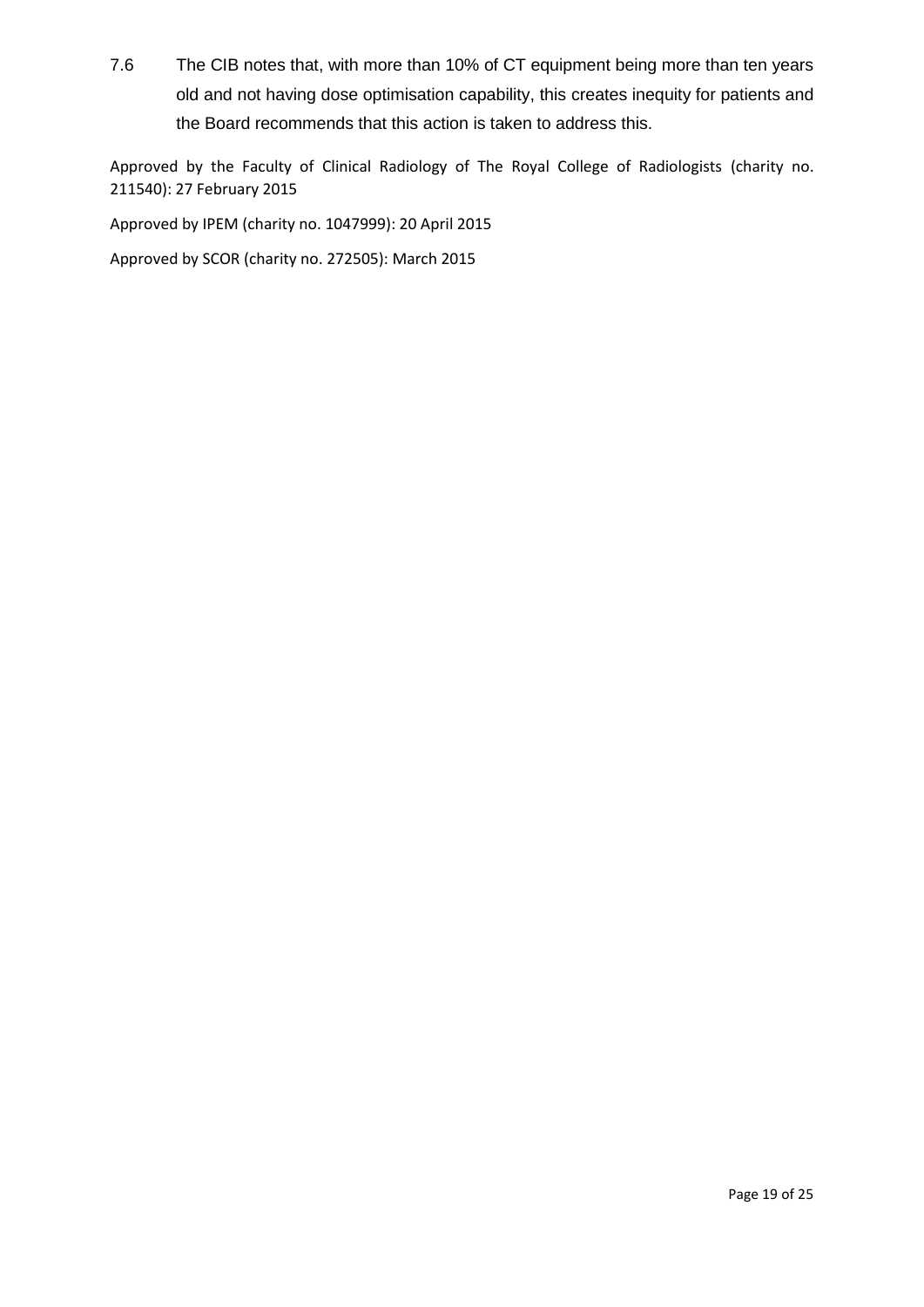# 8. References

- 1. NHS England. *Diagnostic Imaging Dataset Annual Statistical Release 2013/14*.November 2014 (formerly KH12 Report). [http://www.england.nhs.uk/statistics/statistical-work](http://www.england.nhs.uk/statistics/statistical-work-areas/diagnostic-imaging-dataset/diagnostic-imaging-datasetdiagnostic-imaging-dataset-2013-14-data/)[areas/diagnostic-imaging-dataset/diagnostic-imaging-datasetdiagnostic-imaging-dataset-](http://www.england.nhs.uk/statistics/statistical-work-areas/diagnostic-imaging-dataset/diagnostic-imaging-datasetdiagnostic-imaging-dataset-2013-14-data/)[2013-14-data/](http://www.england.nhs.uk/statistics/statistical-work-areas/diagnostic-imaging-dataset/diagnostic-imaging-datasetdiagnostic-imaging-dataset-2013-14-data/)
- 2. OECD/European Union. *Health at a Glance: Europe 2014*. Paris: OECD Publishing, 2014. [http://ec.europa.eu/health/reports/european/health\\_glance\\_2014\\_en.htm](http://ec.europa.eu/health/reports/european/health_glance_2014_en.htm)
- 3. Department of Health. *The NHS Cancer Plan. A plan for investment. A plan for reform*. London: DoH, 2000.
- 4. National Audit Office. *Department of Health. Managing high value capital equipment in the NHS in England.* A report by the comptroller and auditor general National Audit Office, HC822 Session 2010–11. London: The Stationery Office, 2011.
- 5. NHS England. CT Installed Base (England) as at March 2012. Personal communication.
- 6. Medical Imaging Equipment [Age profile & density. COCIR Executive Summary Edition.](http://www.cocir.org/index.php?id=63&tx_ttnews%5Btt_news%5D=875&cHash=35c735361be5ec3c5d2357aea227b749)  [European Coordination Committee of the Radiological, Electromedical and Healthcare IT](http://www.cocir.org/index.php?id=63&tx_ttnews%5Btt_news%5D=875&cHash=35c735361be5ec3c5d2357aea227b749)  [Industry \(COCIR\) , 2014](http://www.cocir.org/index.php?id=63&tx_ttnews%5Btt_news%5D=875&cHash=35c735361be5ec3c5d2357aea227b749)
- 7. <http://www.nhsscotlandprocurement.scot.nhs.uk/home.aspx>
- 8. <http://www.supplychain.nhs.uk/>
- 9. [http://www.ons.gov.uk/ons/rel/pop-estimate/population-estimates-for-uk--england-and](http://www.ons.gov.uk/ons/rel/pop-estimate/population-estimates-for-uk--england-and-wales--scotland-and-northern-ireland/2013/stb---mid-2013-uk-population-estimates.html)[wales--scotland-and-northern-ireland/2013/stb---mid-2013-uk-population-estimates.html](http://www.ons.gov.uk/ons/rel/pop-estimate/population-estimates-for-uk--england-and-wales--scotland-and-northern-ireland/2013/stb---mid-2013-uk-population-estimates.html)
- 10. OECD (2014). Computed tomography (CT) exams, total. *Health: Key Tables from OECD*, No. 49. [http://www.oecd-ilibrary.org/social-issues-migration-health/computed](http://www.oecd-ilibrary.org/social-issues-migration-health/computed-tomography-ct-exams-total_ct-exams-tot-table-en)[tomography-ct-exams-total\\_ct-exams-tot-table-en](http://www.oecd-ilibrary.org/social-issues-migration-health/computed-tomography-ct-exams-total_ct-exams-tot-table-en)
- 11. OECD (2015). CT numbers per million population 2013, OECD: 2015 <http://data.oecd.org/healtheqt/computed-tomography-ct-scanners.htm>
- 12. Renewal of radiological equipment. Statement from European Society of Radiology. *Insights Imaging* 2014; **5:** 543–546.
- 13. European Society of Radiology: Eurosafe Imaging: <http://www.eurosafeimaging.org/>
- 14. Lifecycle guidance for medical imaging equipment in Canada, Canadian Association of Radiologists, 2013. [http://www.car.ca/uploads/standards%20guidelines/CAR-LifecycleGuidance-](http://www.car.ca/uploads/standards%20guidelines/CAR-LifecycleGuidance-MainReport-e_20131127.pdf)[MainReport-e\\_20131127.pdf](http://www.car.ca/uploads/standards%20guidelines/CAR-LifecycleGuidance-MainReport-e_20131127.pdf)
- 15. Team Working in Clinical Imaging. A Joint Document from the Royal College of Radiologists and College of Radiographers, 2012. www.rcr.ac.uk/docs/radiology/pdf/BFCR (12)9\_Team.pdf
- 16. Committee on Medical Aspects of Radiation in the Environment (COMARE).Sixteenth Report. Public Health England, 2014. [https://gov.uk/government/publications/review-of-radiation](https://gov.uk/government/publications/review-of-radiation-dose-issues-from-the-use-of-ct-in-the-uk)[dose-issues-from-the-use-of-ct-in-the-uk](https://gov.uk/government/publications/review-of-radiation-dose-issues-from-the-use-of-ct-in-the-uk)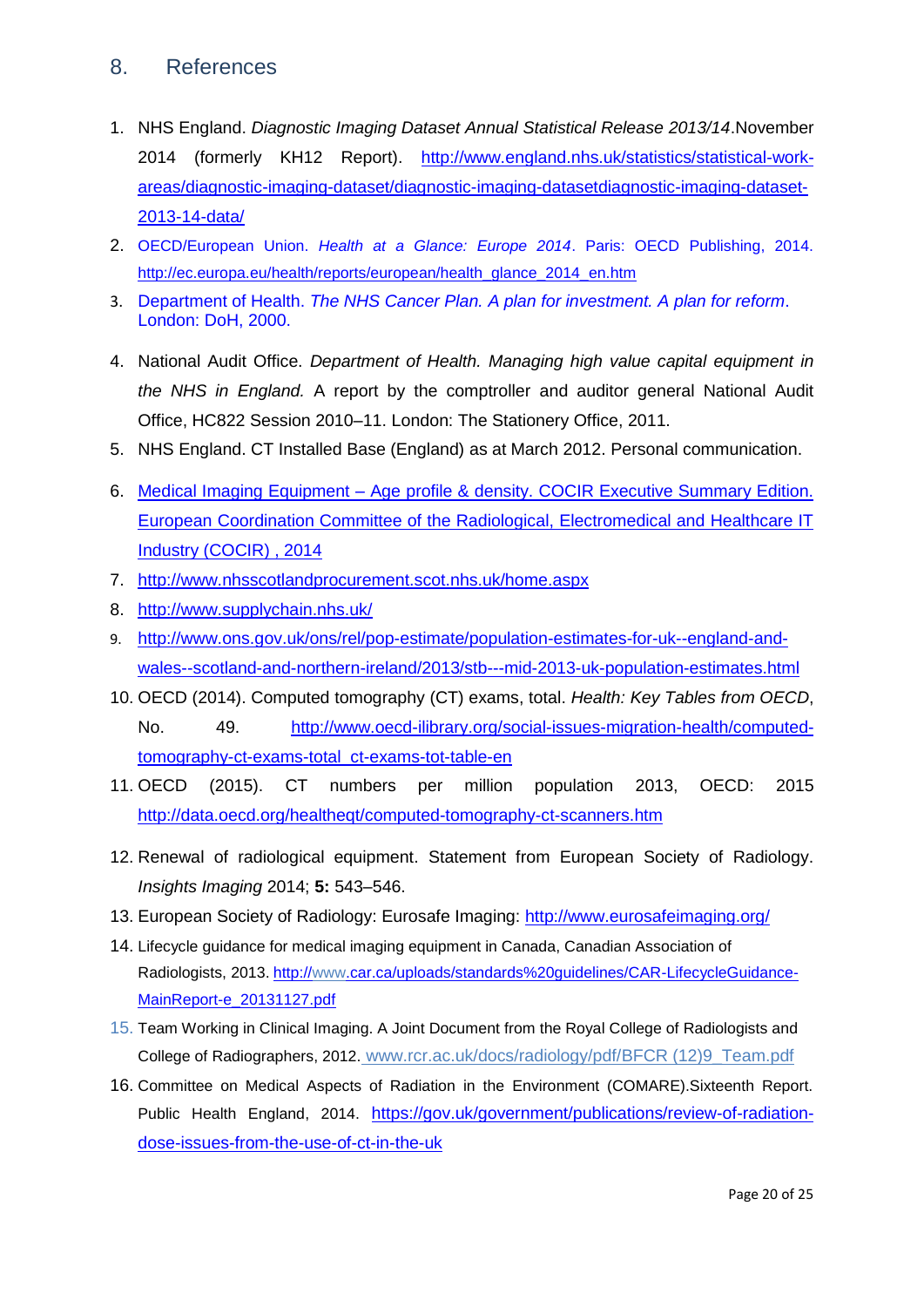## **Appendix 1. Clinical Imaging Board Terms of Reference for Report working party**

#### **Purpose**

To produce a report for the RCR, SCOR and IPEM on the installed equipment base and operations of CT services within the NHS in the UK. To establish forward planning intentions of NHS providers to maintain and develop CT capacity in line with demand, including equipment replacement or increased provision; a collective review of those plans will be incorporated into the report.

The working party is to provide an overview of current services, and provide guidance to provider organizations on the importance of maintaining and updating existing CT equipment as well as considering increasing capacity to ensure services will continue to meet the needs of patients and referrers, whilst balancing radiation dose, image acquisition and capital and revenue costs optimally.

The working party is to establish current data in a number of key areas for NHS CT equipment and services:

- Scanner numbers
- Scanner ages
- Scanner specification
- Service operational hours for each scanner, and rationale for this
- Applications and case mix
- Anticipated replacement plans
- Horizon scan for key areas of future service development, applications and possible technology developments

The working party is to develop an understanding of provider organisations' anticipated plans for acquiring repalcement and additional CT equipment to meet volume demand and developing applications; the possible impact on the replacement and maintenance cycles of, for example, extending operational hours.

This work will also build on the work of the National Audit Office in England in 2011 [\(http://www.nao.org.uk/report/managing-high-value-capital-equipment-in-the-nhs-in-england/\)](http://www.nao.org.uk/report/managing-high-value-capital-equipment-in-the-nhs-in-england/) and reflect on the changes since that report, particularly from the perspective of the professions involved in delivery of CT services.

Services delivered in the independent sector are considered beyond scope, and only diagnostic CT services will be evaluated. Radiotherapy planning CT and PET-CT are also beyond scope.

#### **Objectives**

This small, expert, tri-partite group will:

- develop and agree with the Clinical Imaging Board the detailed scope for the above work
- set out the necesary methodology
- carry out the work
- produce a final report for publication by the three organisations.

#### **Specific tasks**

The Working Party is to convene an initial meeting at the RCR. Subsequent work will be via teleconference or email. A final meeting at the RCR may be required. Administrative support to be provided by Kim Cyrus (CR Executive Officer at the RCR).

It may be necessary during the development of this publication for the Chair of the working group to co-opt/appoint additional members as the group's work evolves. These may include representatives of other professional groups with whom the Clinical Radiology specialty works in close association – for example, radiographers, medical physicists, medical oncologists, clinical nurse specialists.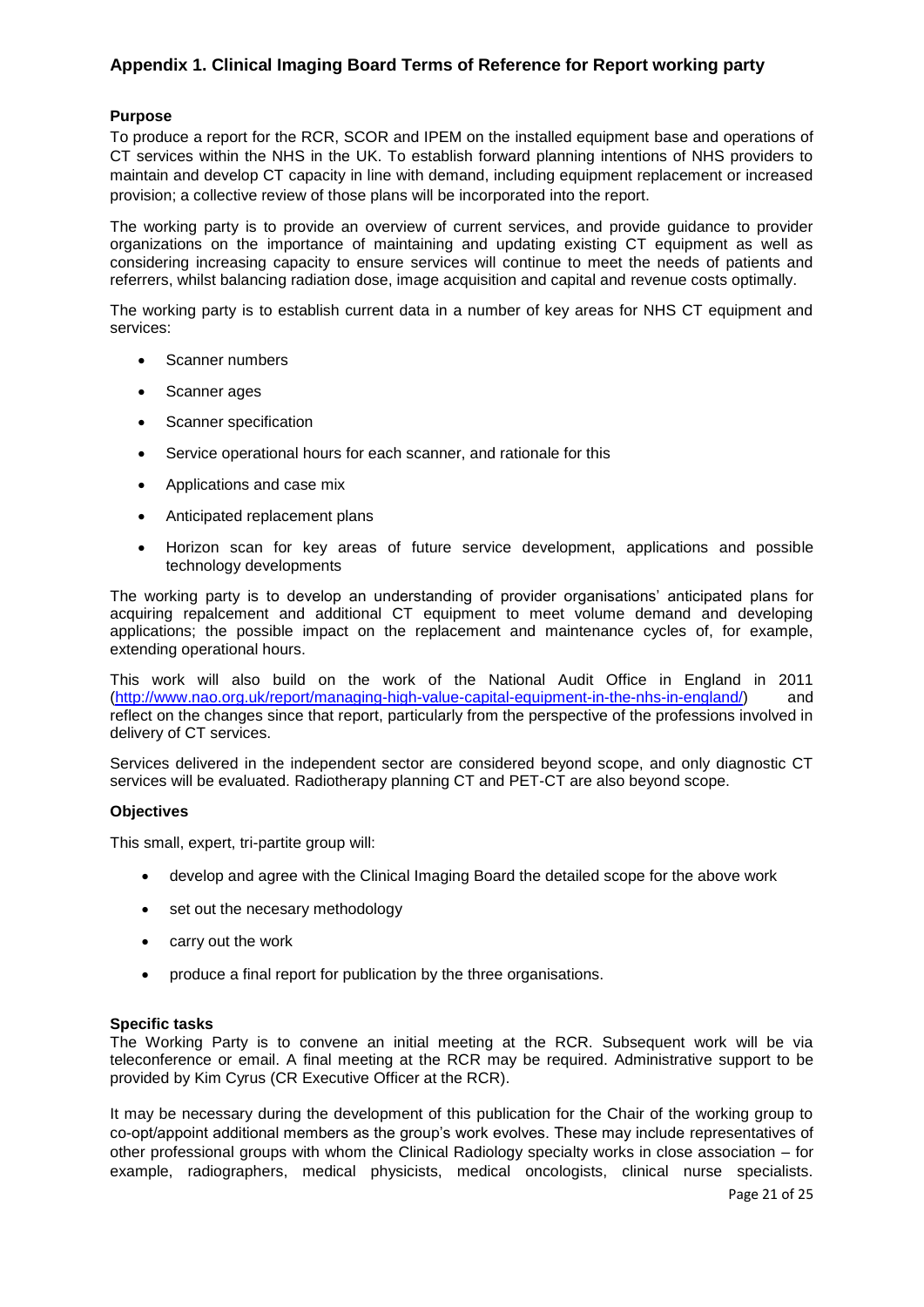Nominations from the relevant professional body will need to be sought at this stage. If the working party are of the opinion that the document should become a joint document with another professional body, this would require formal ratification through CR Officers, with notification to the CR Professional Support and Standards Board.

The lead author should consider submitting an audit template, (if appropriate to the standard they have authored) to CR AuditLive either before or soon after the publication of the standard.

#### **Membership**

The Working Party membership will include: Nicholas Spencer, Clinical Radiologist Maria Lewis, Physicist Paula Cunningham Lally, CT Radiographer

Pam Black, Ex Officio SCOR President

#### **Product**

The new guidance will be produced by the RCR, IPEM and the SCOR, and will be the property of, the "RCR, IPEM and the SCOR". The guidance will be available *in electronic format* and available on the RCR, IPEM and SCOR websites.

#### **Costs**

Any meeting expenses and travel costs will be met by the RCR (Faculty of Radiology), IPEM (Institute of Physics and Engineering in Medicine) and the SCOR (Society and College of Radiographers) respectively for each member. All direct costs (for example, editorial and/or design costs) related to the production of the guidance will be met by the RCR, IPEM and SCOR equally.

#### **Proposed circulation**

The guidance will be published on the RCR, IPEM and SCOR website(s). Members and Fellows will be notified when the publication becomes available.

#### **Copyright**

The guidance will be published under the copyright of the RCR, IPEM and SCOR in all media now known or in future existing.

#### **Timescale**

The work is expected to be presented in summary form to RCR and CIB by September 2014. Once

the draft output is approved, final report will be completed by November 2014.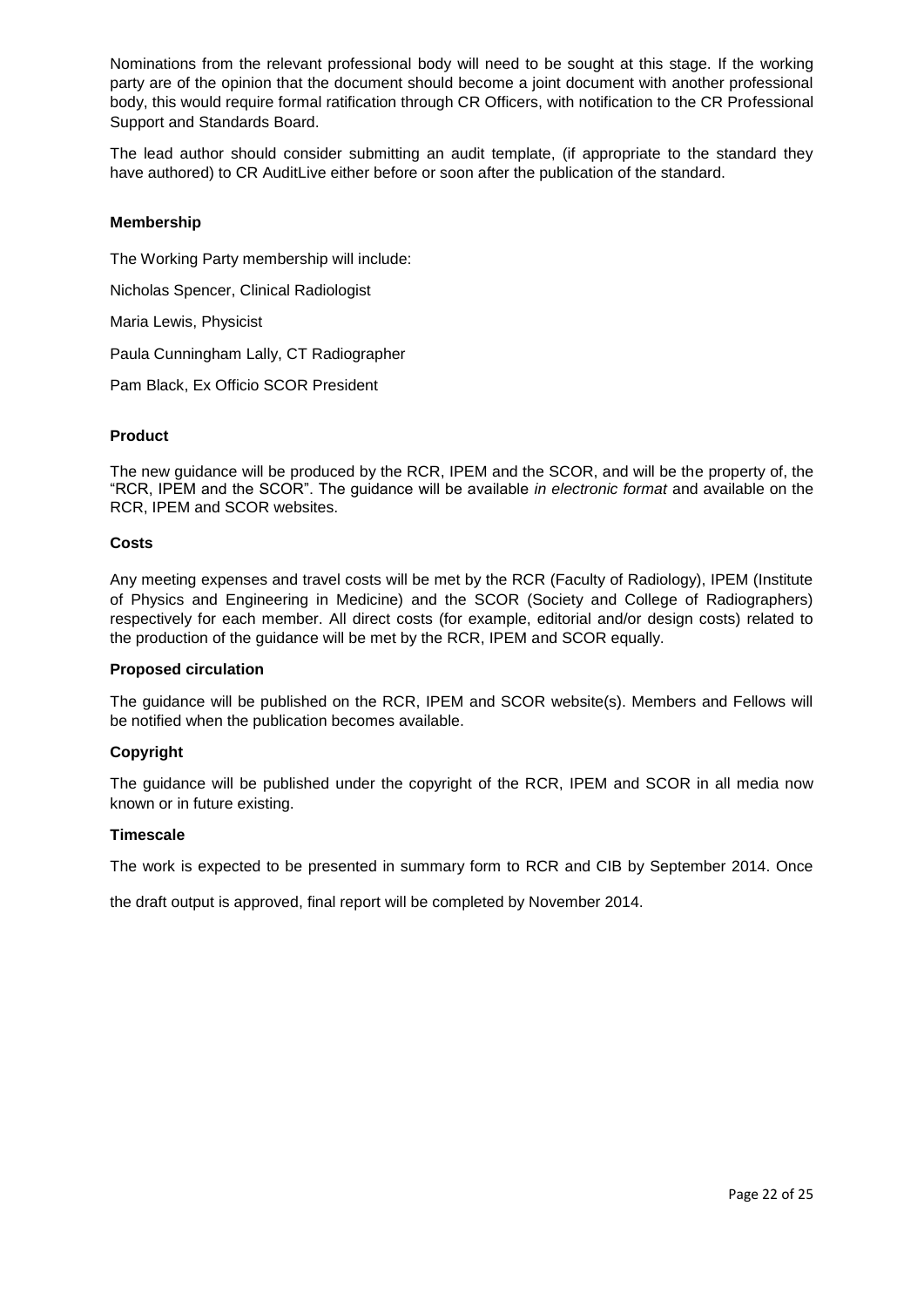#### **Appendix 2: CT Equipment Survey Questionnaire**

# **CT Equipment Survey RCR/SCoR/IPEM Clinical Imaging Board**

**Notes:**

**1. Drop-down lists appear in some cells when the cells are selected. Click the arrow to the right of a selected cell to display the drop-down list.** 

**2. Take care if copying and pasting or using the fill handle as these shortcuts overwrite rules that prevent invalid data being entered. If a cell contains a drop-down list, invalid data is anything you type in the cell that is not an item in the drop-down list. If invalid data are entered, the results for your department may be incorrect.**

**3. You may wish to contact your Medical Physics department for responses to Q7f. Examples of automatic tube current modulation (ATCM) are AutomA/SmartmA, CAREDose, DoseRight, SureExposure. Examples of iterative reconstruction (IR) software are ASIR/Veo, iDose/IMR, IRIS/SAFIRE, AIDR.** 

**4. Check you have entered the data correctly before submitting them.**

**5. Please email completed questionnaire to kim\_cyrus@rcr.ac.uk by 30th June 2014.**

**Thank you for participating in this survey.**

| Q1. Home nation/ NHS region                                                |  |
|----------------------------------------------------------------------------|--|
| Q2a. NHS Trust/Health Board                                                |  |
| Q2b. If 'other', please specify                                            |  |
| Q3a. Hospital (Scotland, Wales, Northern Ireland                           |  |
| only)                                                                      |  |
| Q3b. If 'other', please specify                                            |  |
| Q4. Email address in case of query                                         |  |
| Q5. How many CT scanners in your Trust (Eng)/<br>hospital (Scot, Wal, NI)? |  |
|                                                                            |  |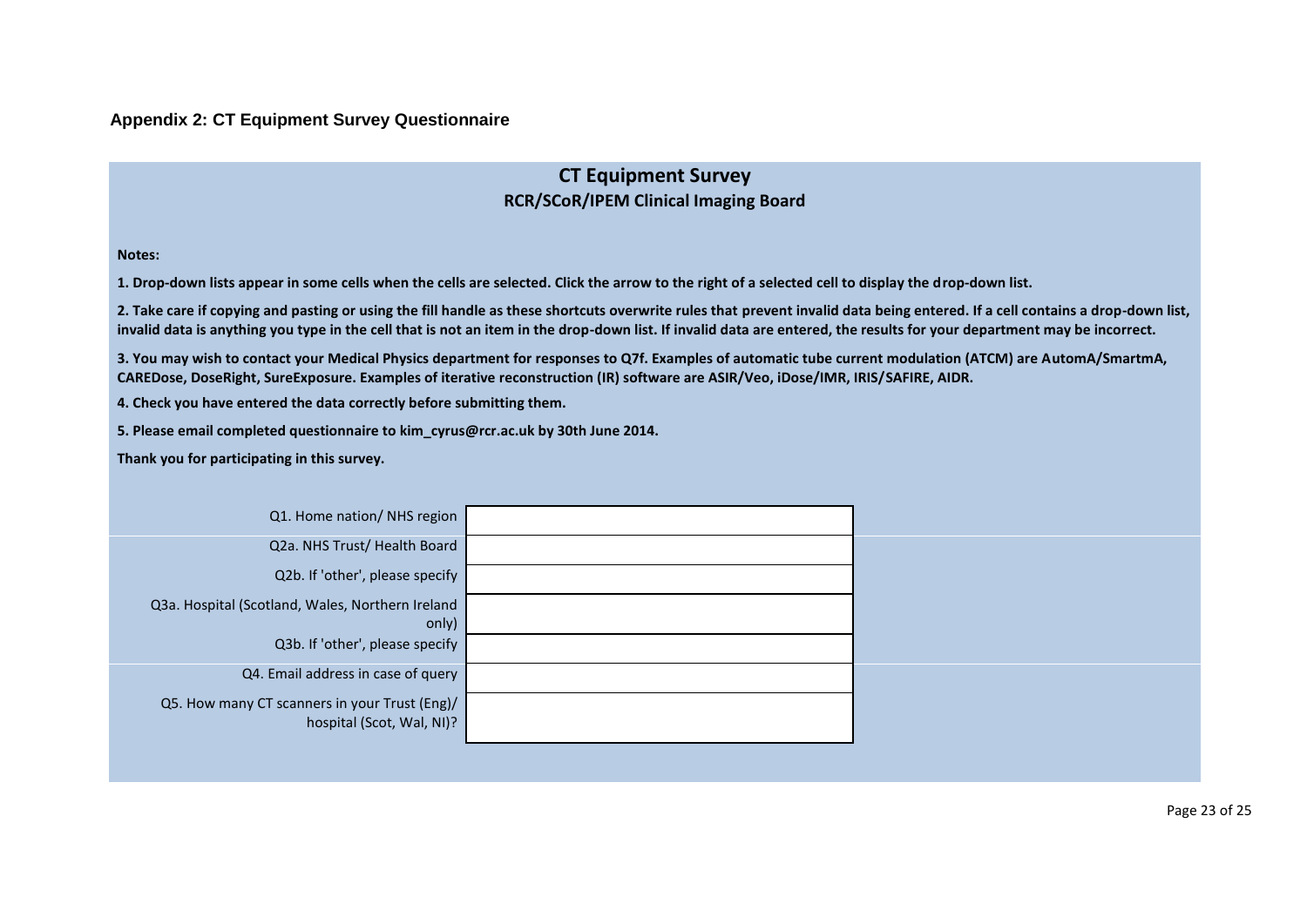|                                                                        | Scanner 1 | <b>Scanner</b><br>$\overline{2}$ | <b>Scanner</b><br>$\mathbf{3}$ | <b>Scanner</b><br>4 | <b>Scanner</b><br>5. | <b>Scanner</b><br>6 |
|------------------------------------------------------------------------|-----------|----------------------------------|--------------------------------|---------------------|----------------------|---------------------|
| Q6a. Locally allocated name (e.g. A&E CT1)/<br>Reference no.           |           |                                  |                                |                     |                      |                     |
| Q6b. Manufacturer                                                      |           |                                  |                                |                     |                      |                     |
| Q6c. Model                                                             |           |                                  |                                |                     |                      |                     |
| Q6d. No. of slices                                                     |           |                                  |                                |                     |                      |                     |
| Q6e. Age of scanner (years)                                            |           |                                  |                                |                     |                      |                     |
| Q6f. What year do you anticipate replacing this<br>scanner?            |           |                                  |                                |                     |                      |                     |
| Q6g. How many hours does this machine operate in a<br>typical week?    |           |                                  |                                |                     |                      |                     |
| Q6h. Average daily patient throughput on this<br>machine               |           |                                  |                                |                     |                      |                     |
| Q6i. Is this machine:                                                  |           |                                  |                                |                     |                      |                     |
| Q6j. Is this machine:                                                  |           |                                  |                                |                     |                      |                     |
|                                                                        |           |                                  |                                |                     |                      |                     |
| Is the scanner used for the following:                                 |           |                                  |                                |                     |                      |                     |
| Q7a. CT colonography                                                   |           |                                  |                                |                     |                      |                     |
| Q7b. Cardiac CT                                                        |           |                                  |                                |                     |                      |                     |
| Q7c. Cancer staging                                                    |           |                                  |                                |                     |                      |                     |
| Q7d. CT angiography                                                    |           |                                  |                                |                     |                      |                     |
| Q7e. Lung nodule monitoring                                            |           |                                  |                                |                     |                      |                     |
| 7f. Does the scanner have the following dose<br>optimisation features: |           |                                  |                                |                     |                      |                     |
|                                                                        |           |                                  |                                |                     |                      |                     |